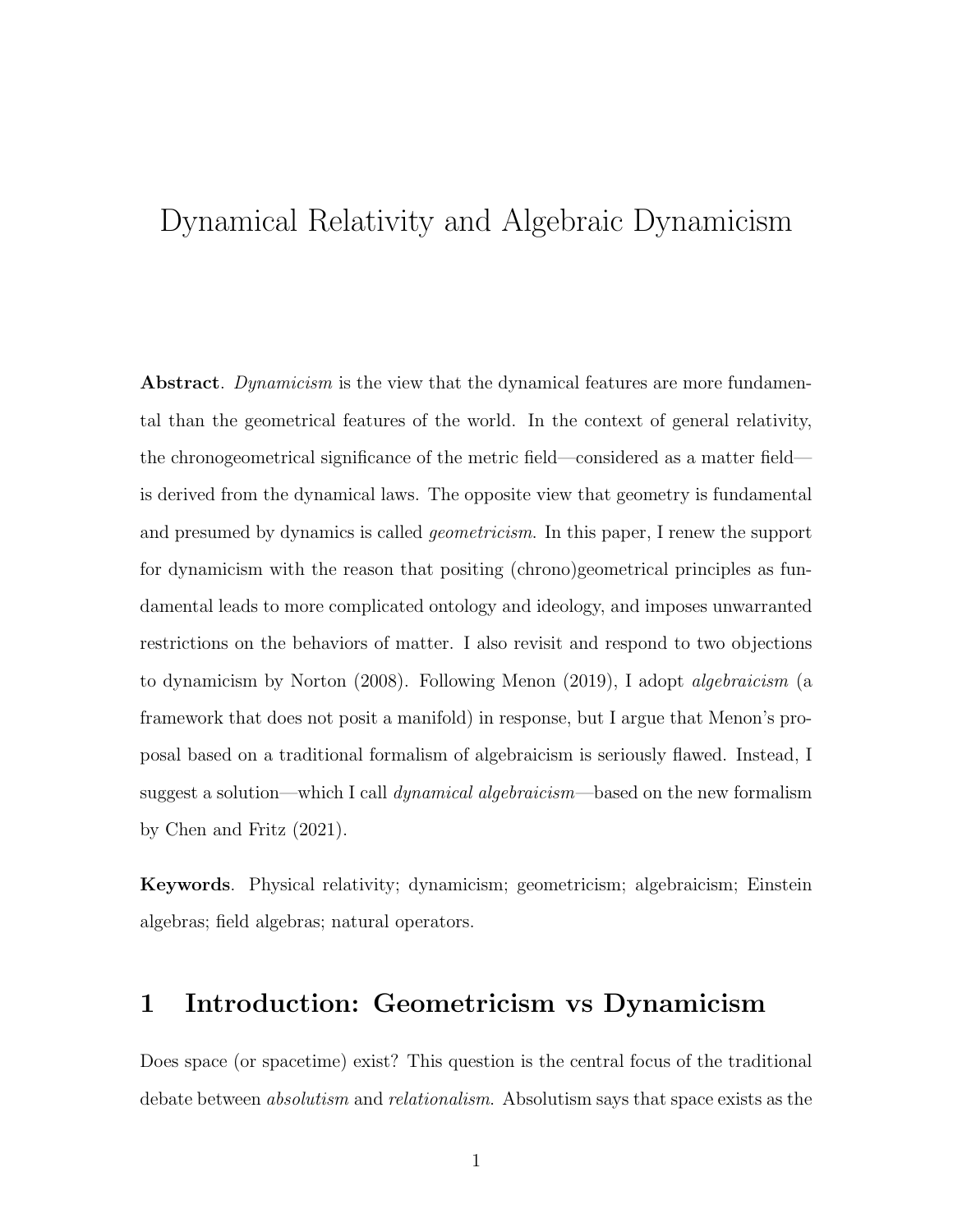container of matter and material processes, while relationalism says that it is reducible to relations between material bodies. The modern development of relativistic theories seems to adjudicate in favor of absolutism. According to the standard interpretation of general relativity, spacetime not only exists but has a curvature, which can be formulated as a metric field and is determined by the distribution of mass-energy (for example, see Friedman 1983).

In light of this, the old debate is partly transformed into a new one between geometricism and dynamicism, focusing on the ideological status of (chrono)geometrical notions and laws. According to geometricism, the geometrical features of our world are fundamental, exist independently from dynamical laws, and are presumed by the latter. According to dynamicism, it is opposite: the dynamical laws are fundamental and the geometrical features and laws are derived from them. In the context of general relativity, geometricists hold that the metric field represents the fundamental geometrical feature of spacetime, while dynamicists hold that the (chrono)geometrical significance of the metric field (as a matter field) is derived from the dynamics of measuring devices like rods and clocks that survey the field. Note that in the traditional debate between absolutism and relativism, both sides typically assume geometricism: for example, both Newton and Leibniz considered the notion of spatial distances to be fundamental. Maudlin (1993) argues for the relational interpretation of special relativity, which also posits geometric notions as fundamental.

Geometricism has been the more standard position in the literature, advocated by authors like Friedman (1983), Janssen (2002) and Maudlin (2012). Like absolutists, the geometricists often appeal to the explanatory role played by the primitive geometrical feature of spacetime. For example, clocks behave similarly despite their different matter constitutions *because* they track the same spacetime intervals. On the other hand, Brown (2005) has famously argued for dynamicism, denying the explanatory power of the spacetime geometry. As such, the debate is often construed as being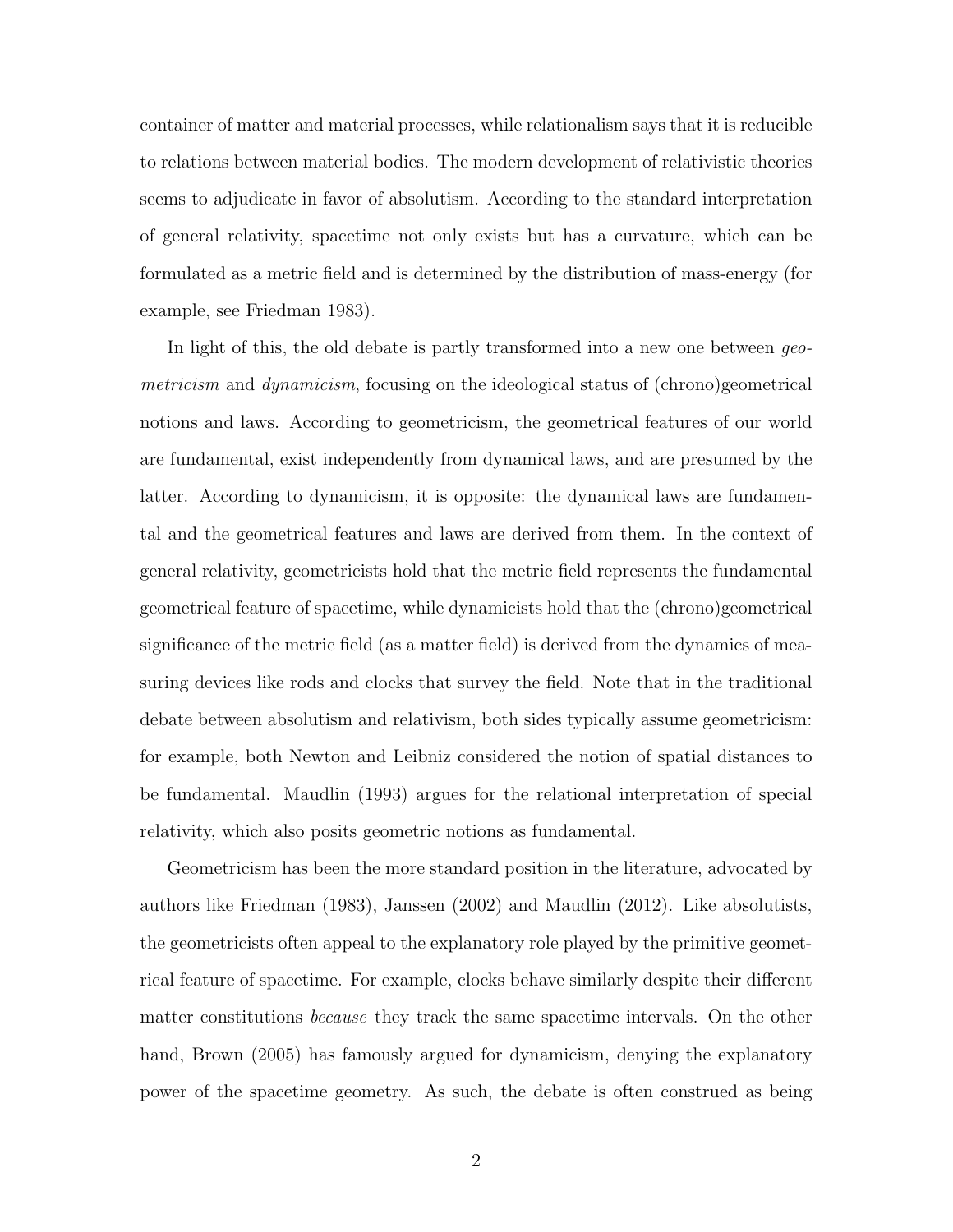strictly about the *explanatory order* between geometry and dynamics (see Janssen 2002, Brown 2005, Brown and Read 2021). While explanatory order is central to the debate, merely focusing what explains what and what needs to be explained can lead to a stalemate and is criticized by many authors including Norton (2008), Martínez (2007) and Knox (2017). Therefore, I construe the debate as primarily about comparing two approaches to spacetime theories that differ in the ideological status of geometry and dynamics. I aim to renew the support for dynamicism by arguing that holding (chrono)geometrical laws to be fundamental not only leads to a more complex ontology and ideology but also imposes unwarranted restrictions on the behaviors of matter (Section 2).

Should the debate have ontological import, namely on the ontology of spacetime?<sup>1</sup> Authors like Janssen (2002) and Brown (2005) think that the ontological question is orthogonal to the debate. Others such as Norton  $(2008)$  and Acuña  $(2016)$  argue that the ontology should be relevant and even the primary focus of the debate. I agree with Acuña that geometricists ought to postulate substantival spacetime in order to claim the explanatory virtue of their approach, and that dynamicists ought to deal away with substantival spacetime to reap the full benefits of dynamicism. Therefore I do not treat ontological claims as completely orthogonal to the debate and will rather focus on evaluating *substantival geometricism* (there is spacetime with geometrical features at the fundamental level) and relational dynamicism (there is neither spacetime geometry nor substantival spacetime at the fundamental level; call the dynamical view that posits spacetime substantival dynamicism). For example, the basic chronogeometrical laws under geometricism that I will posit assume the existence of spacetime.

<sup>&</sup>lt;sup>1</sup>Here, "spacetime" is construed broadly. Some people *define* spacetime as a manifold equipped with a geometry determined by a metric field. It automatically follows from this definition that dynamicism (which does not posit fundamental geometric features) rejects spacetime at the fundamental level. But broadly construed, spacetime is just an arena where physical fields live on and physical processes happen. It can be a bare manifold with only a topological structure.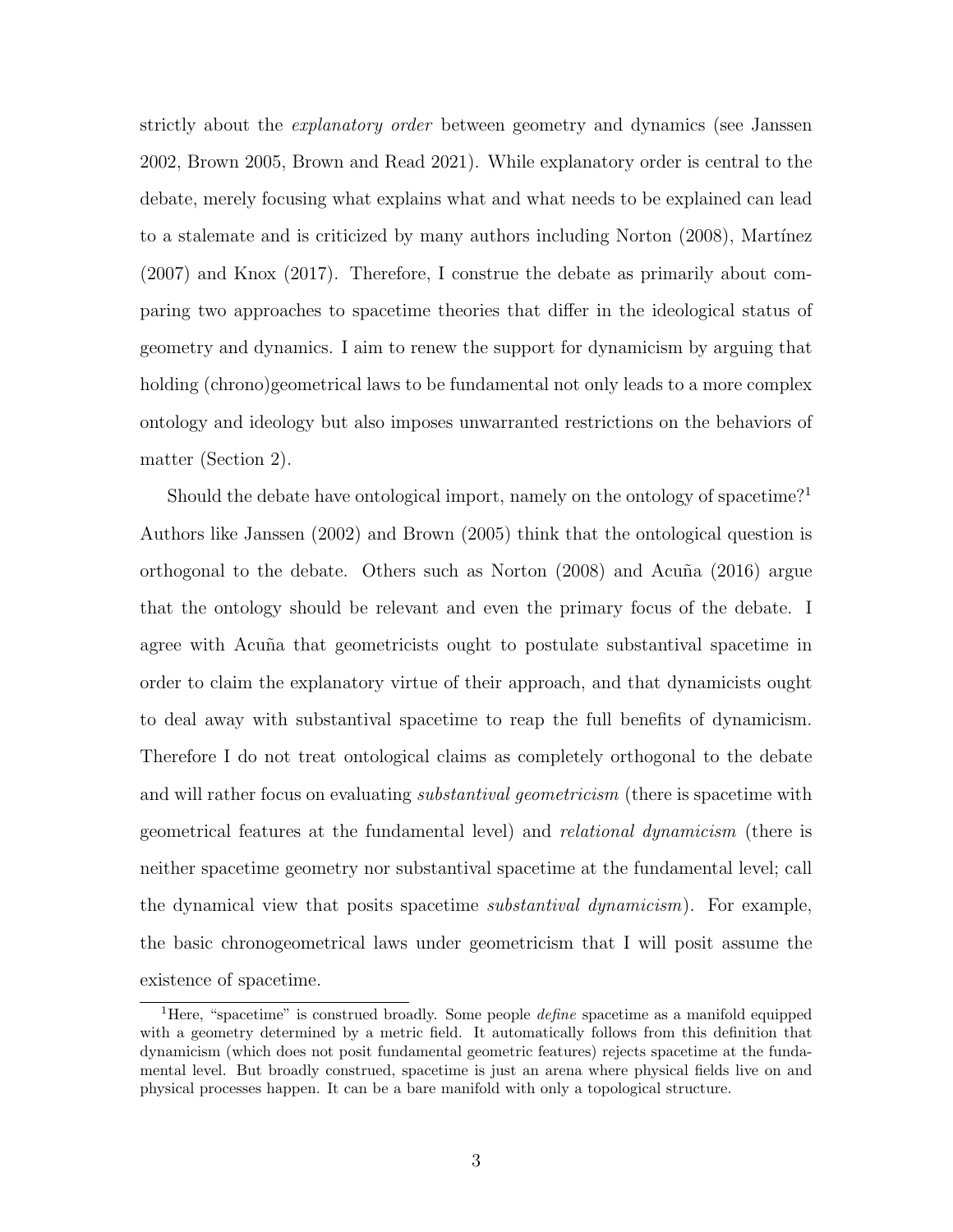After motivating relational dynamicism, I will defend the view from Norton's (2008) two objections (Section 3). I reject one objection that appeals to the explanatory power of fundamental spacetime, but acknowledge the other objection as important. Roughly, Norton argues that dynamicists must presume at least the notion of spacetime coincidence, which is a geometrical notion, and thus are mistaken in holding that geometry is entirely derived from dynamics. To adequately address this objection, we need a technically feasible framework that deals away with manifolds or an underlying arena that physical fields live on.

A good candidate for such a framework is algebraicism. A core feature of an algebraic approach is that it does not posit manifolds as an underlying arena for functions and fields to live on. For example, in the standard formalism proposed by Geroch (1972), all information about a manifold is encoded in the algebraic structure consisting of all smooth functions on the manifold. These functions are no longer analyzed as maps from the manifold to real numbers, but are reconceptualized as simple elements in the algebraic structure defined by all the algebraic operations we can perform on them. Geroch shows that we can do physics with them up to general relativity. Menon (2019) proposes a response to Norton based on this formalism, pointing out that this can help make sense of spacetime coincidence without assuming spacetime points (since there is no manifold). However, I think this particular marriage between dynamicism and algebraicism is a mistake, because his algebraic formalism does not sit well with relational dynamicism (Section 4.1). For one thing, the most natural interpretation of the basic algebraic structure posited there is spacetime. Indeed the position is sometimes called "algebraic substantivalism" (see Earman 1989, Bain 2003; also mathematicians sometimes call the algebraic structure "spacetime"). It does not correspond to any matter field recognized by fundamental physics and carries no energy and momentum. It is just another representation of (metrically amorphous) spacetime traditionally represented by a manifold.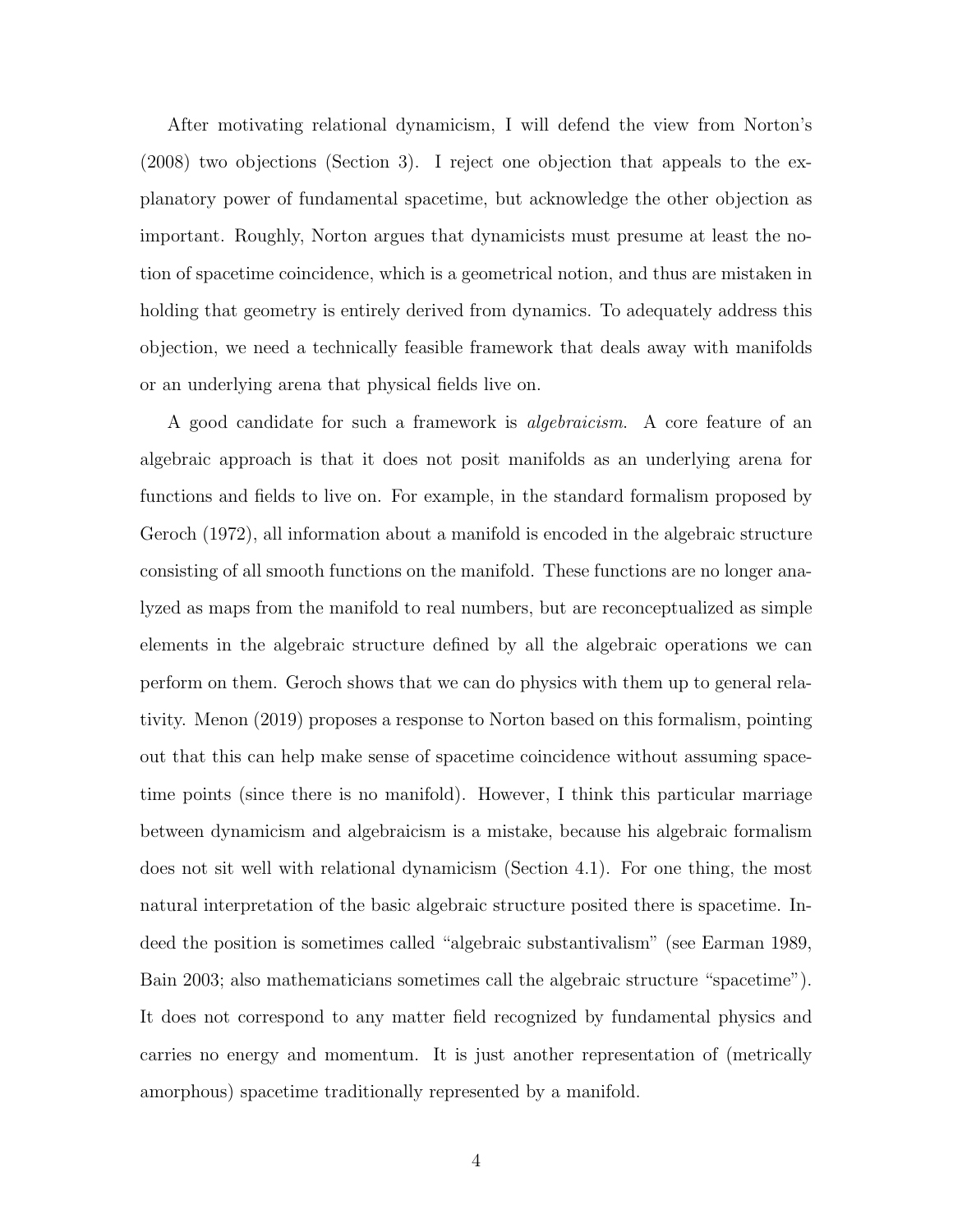Instead, I introduce a new algebraic response to Norton's argument based on Chen and Fritz's (2021) formalism of field algebras, which I call dynamical algebraicism (Section 4.2). According to this approach, all physical fields are treated on a par, and the basic algebraic structure consists of only physical fields that are acknowledged by current physics (which can be expanded if more are discovered). The technical challenge this approach faces is to codify different types of physical fields (for example, a one-form field, a tensor field of rank (0,2), a spinor field) within a single algebraic structure, unlike Geroch's formalism where all elements of the basic algebraic structure are smooth functions. This challenge can be met by using the technique from category theory (a framework known for its power of generality). Roughly, a field is first conceptualized as a functor from the category of manifolds to the category of sets that assign field configurations to manifolds. Then, fields of different types are reconceptualized as elements of an algebraic structure characterized by *natural oper*ators on field functors. I argue that the dynamical approach based on this formalism can meet the challenges better than the other approaches.

Let me briefly remark on the relevance of this debate between geometricism and dynamicism for other contemporary issues in philosophy of physics. Even though general relativity is not a final theory of spacetime due to its conflict with quantum theory, the discussion on the interpretation of relativistic theories is not obsolete. Precisely because there are lots of obscurities around how to develop quantum gravity (a research program unifying general relativity and quantum theories), thinking more clearly about relativity can be important (after all, we can use some help from all angles). Moreover, exploring manifold-free frameworks provides more possibilities for formulating quantum gravity.<sup>2</sup>

<sup>2</sup>For instance, the formalism of noncommutative geometry in the algebraic framework cannot be easily interpreted in terms of manifold points (see Huggett et al. 2021). Dynamicism and quantum physics are also connected in other ways. It might be worth mentioning that I argue elsewhere that we can use quantum physics to argue for dynamicism in discrete spacetime, which is a particularly conceptually clear case for dynamicism: the apparent geometry emerges from the dynamical laws defined on discrete space devoid of geometrical structures ([Anonymized]).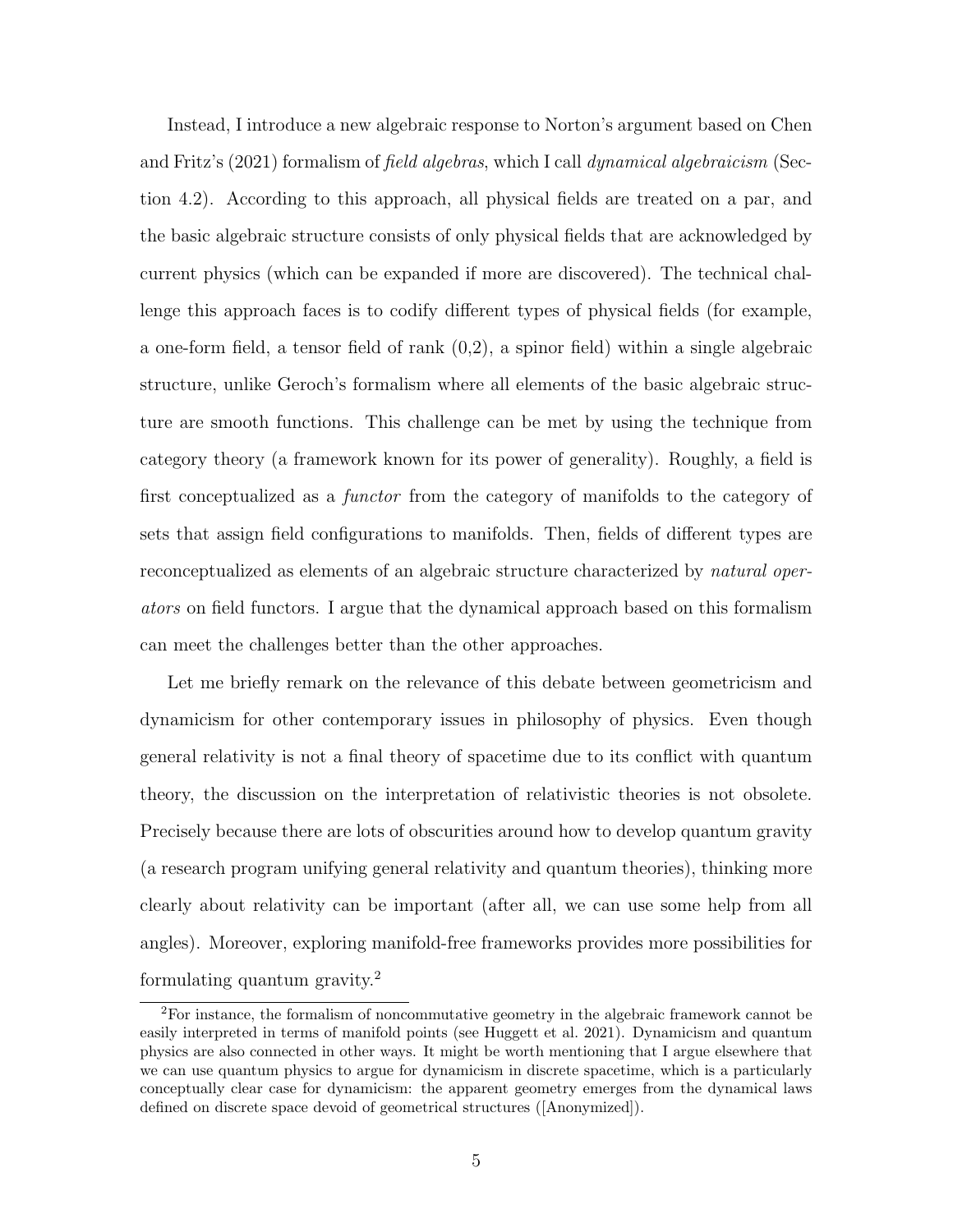### 2 The Case for Dynamicism

I will argue that relational dynamicism, the view that spacetime and its geometry is less fundamental than dynamical laws, is better than substantival geometricism, which says otherwise, after laying out the basic principles under the geometrical and dynamical interpretations of special and general relativity.

### 2.1 Geometricism

Substantival geometricism (henceforth simply "geometricism") says spacetime exists independently of matter, and has an intrinsic geometry that plays a role in determining how matter behaves. Norton (2008), who defends this view (which he calls "realism"), puts it into three claims in the context of special relativity (STR). The first two claims are as follows:

GEOMETRICISM- $1<sub>STR</sub>$ . There exists a spacetime that can be coordinated by a set of standard coordinates  $(x, y, z, t)$  that are related to each other by Lorentz transformation.

GEOMETRICISM-2- $_{STR}$ . The spatiotemporal interval I between any two spacetime points  $(x_1, y_1, z_1, t_1)$  and  $(x_2, y_2, z_2, t_2)$  is an intrinsic property of spacetime independent from processes it contains, and is given by  $I^2 =$ 

.

$$
(t_1 - t_2)^2 - (x_1 - x_2)^2 - (y_1 - y_2)^2 - (z_1 - z_2)^2
$$

If  $I^2 > 0$ , then I is time-like, which corresponds to the time elapsed on an ideal clock traveling straight from one point to the other, and if  $I^2 < 0$ , then I is space-like, which corresponds to the distance measured by an ideal rod.

Let me spell out the general relativity (GTR) version of the two claims:

GEOMETRICISM- $1_{GTR}$ . There exists a spacetime that can be coordinated by a set of standard coordinates  $(x, y, z, t)$  that are related to each other by general coordinate transformations.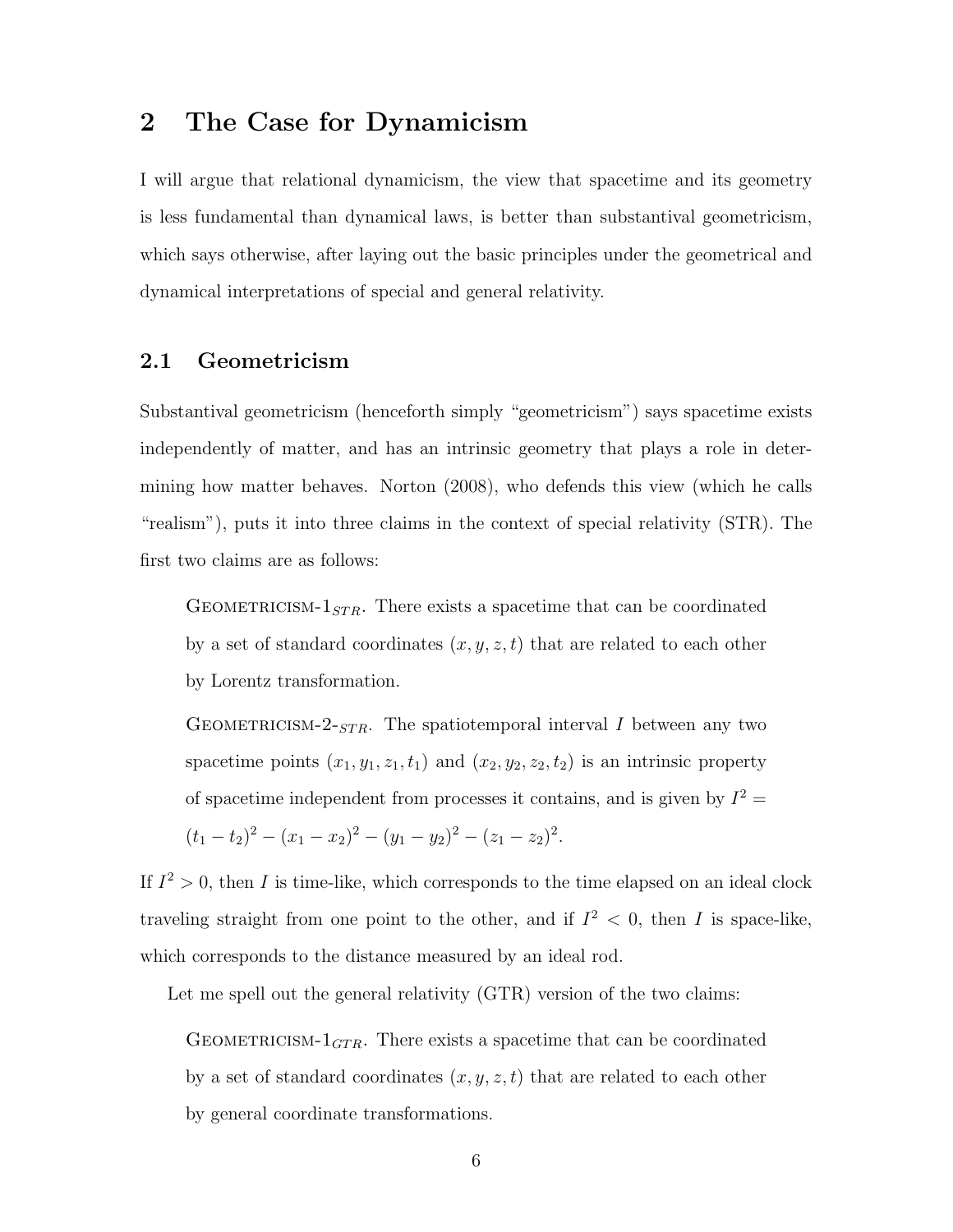GEOMETRICISM- $2<sub>GTR</sub>$ . Metric is an intrinsic property of spacetime independent of the process it contains, and is (partially) determined by the distribution of mass-energy in a way specified by the Einstein field equations. The spatiotemporal intervals surveyed by ideal clocks and rods are determined by the metric.

The third claim Norton proposed should apply to both STR and GTR:

GEOMETRICISM-3. Material clocks and rods measure spatiotemporal intervals because there are chronogeometric-dynamical laws that specify the relation between the geometry of spacetime and the behaviors of matters.

What are those chronogeometric-dynamical laws? I formulate them as follows (following Maudlin  $2012$ :<sup>3</sup>

THE NULL HYPOTHESIS. The trajectory of light is a null geodesic regardless of the physical state of its source.

THE GEODESIC PRINCIPLE. The trajectory of any free system is a timelike geodesic.

THE CLOCK HYPOTHESIS. The amount of time recorded by an ideal clock is (proportional to) the length of its worldline.

The last principle may seem strange because "clock" does not seem a perfectly natural notion. (As Maudlin puts it: "Nature may recognize a distinction between light and

<sup>3</sup>One may object that geometricists only endorse these principles strictly within the context of special relativity. In that case, it is unclear what basic principles geometricists should endorse. A sensible option is for geometricists to endorse exactly the same mathematical equations as basic laws as dynamicists but apply slightly different metaphysical interpretations (e.g., calling the metric field a geometric structure while dynamicists call it a matter field). But in this case, I contend the debate would not be substantive (apart from the ontological disagreement between absolutism and relationalism).

I should add that positing these principles for both special and general relativity is not unmotivated: they give a unified framework for understanding spacetime theories (Newtonian mechanics, special and general relativity), which is a theoretic virtue.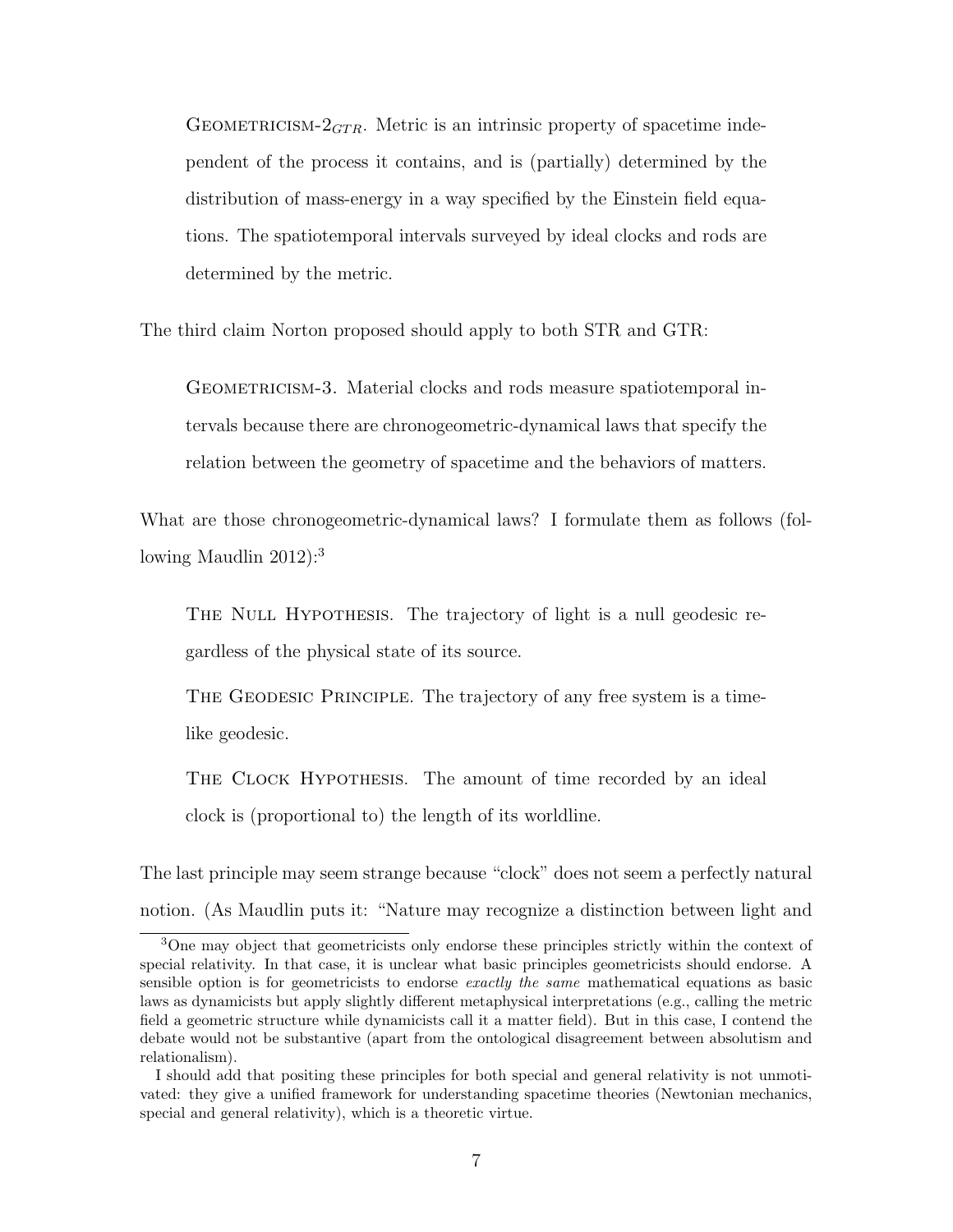massive particles, but Nature does not have to settle whether a given mechanism counts as a 'clock' in order to determine how it should behave." (Maudlin 2012, 106)) But a clock is just a system the state of which changes periodically, and when nonaccelerating, each period corresponds to an equal spacetime interval. Of course, we cannot test whether an actual system behaves like an ideal clock by directly measuring how long each period of a clock lasts (which we have no access to without circularity). But we can compare the periods of different clocks. If their periodicities are all consistent relative to each other, then they can be considered accurate, because the best explanation for their synchronization is that they all correctly track spacetime intervals.

Luckily, clocks do tend to synchronize regardless of their particular constitutions.<sup>4</sup> This leads to a much-acclaimed explanatory power of the geometric interpretation. If there is no such thing as time or time-like intervals, then it seems to be a mysterious coincidence that clocks of all material constitutions tend to synchronize. But there is no such mystery: they synchronize simply because they track the metric of spacetime in accordance with the clock hypothesis. This also applies to other behaviors of matter: for example, why fast-moving rods appear shorter regardless of their particular matter constitutions—again, the reason is that they are correctly tracking the spacetime geometry responsible for the phenomenon of length contraction.

The geometric interpretation of general relativity is also praised for its explanatory power including dissolving the mystery of why different bodies fall at the same rate. It seems a mysterious coincidence that the gravitational force received by a body is proportional to its inertial mass so that the effect of mass happens to be canceled out when we calculate the gravitational acceleration. But this coincidence can be

<sup>4</sup>Of course, no actual clock is perfectly ideal. In practice, we use atomic clocks as the standard measurement of time. It is the successor to the standard of time called ephemeris time, which is based on Earth's orbit around the sun. Ephemeris time was abandoned due to random fluctuations of earth that make this standard unreliable. A well-built caesium atomic clock still has the risk of abnormality, so the current standard of time is actually based on the average of many such clocks in different laboratories (see Brown 2005).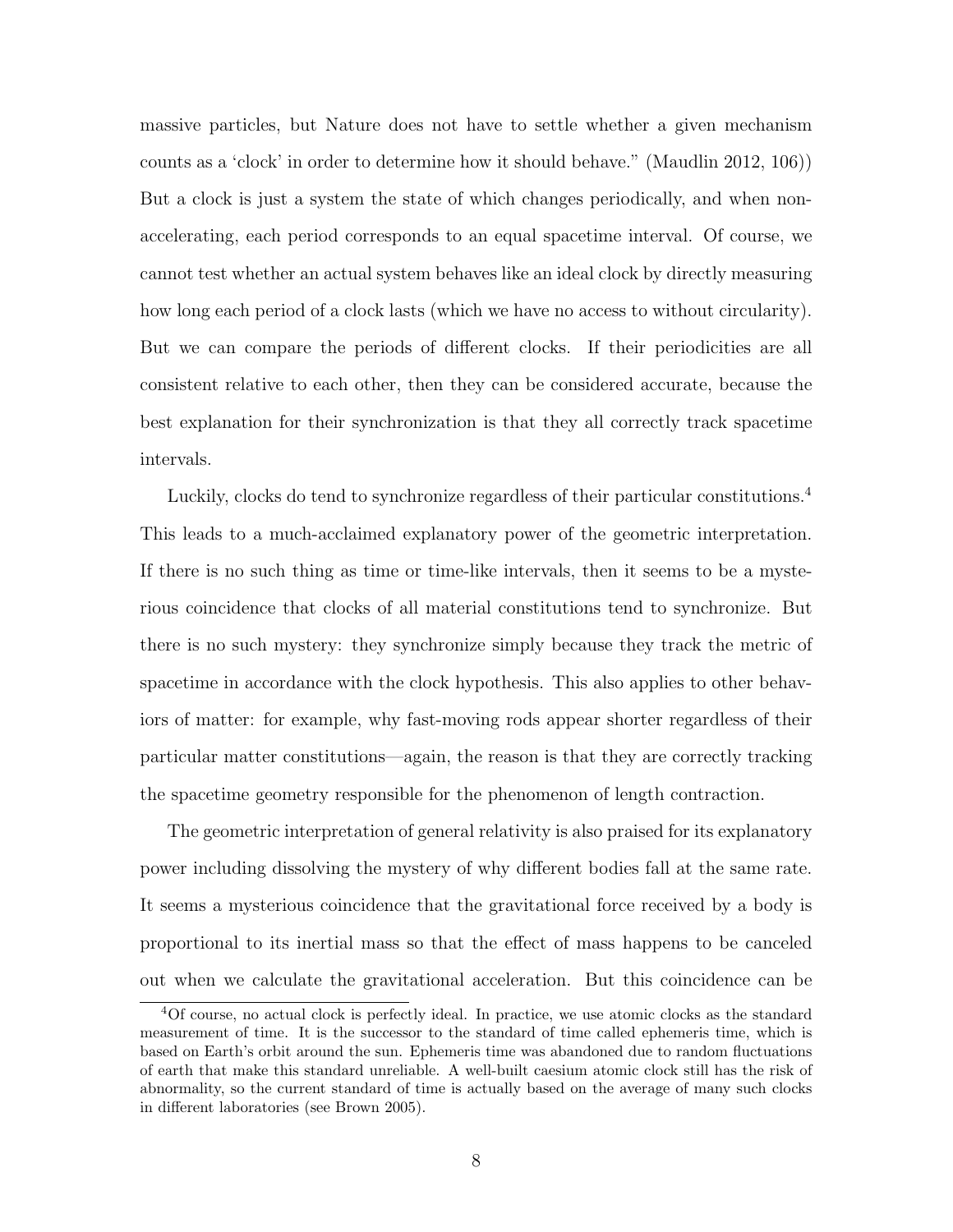explained away by geometricism. Since a free-falling body receives no force, its state is equivalent to that of floating in empty space. So we can understand different bodies falling to the ground equivalently as the ground is raised to meet them—of course the ground meets them at the same rate.

#### 2.2 Dynamicism

Relational dynamicism (henceforth "dynamicism") is the view that spacetime and its geometry are not fundamental and can be derived from the dynamical laws governing matter. In the case of special relativity, the fundamental principle is simply that the dynamical laws are all Lorentz invariant. This means that the dynamical laws have the same form in coordinate systems related to each other by Lorentz transformation. To highlight:

DYNAMICISM<sub>STR</sub>. All physical laws are Lorentz invariant.

This principle is sufficient to ground all empirical implications of special relativity. To see it, we can recover the chronogeometric-dynamical laws from this one—not as pure postulates about physical reality but results of our construction (indeed, Norton calls dynamicism "constructivism").

First, the null hypothesis can be derived from the principle that the speed of light (or Maxwell's equations) is Lorentz invariant (under Einstein's synchronization convention), because this principle allows us to construct a Minkowski spacetime in which the trajectory of light is a null geodesic.<sup>5</sup> So, the null hypothesis is essentially reduced to the Lorentz invariance of speed of light, which is just an instance of DYNAMICISM<sub>STR</sub> applying to electromagnetism. The geometrical notions such as

<sup>&</sup>lt;sup>5</sup>The Lorentz invariance of Maxwell's equations entails that the "two-way" speed of light (the speed measured in the trip from the source to the detector and back to the source) is Lorentz invariant. Einstein's synchronization convention stipulates that the one-way speed of light equal the two-way speed. Since the null hypothesis is not fundamental under dynamicism, we do not need this convention to be objectively true. Thanks for an anonymous referee at BJPS to point it out.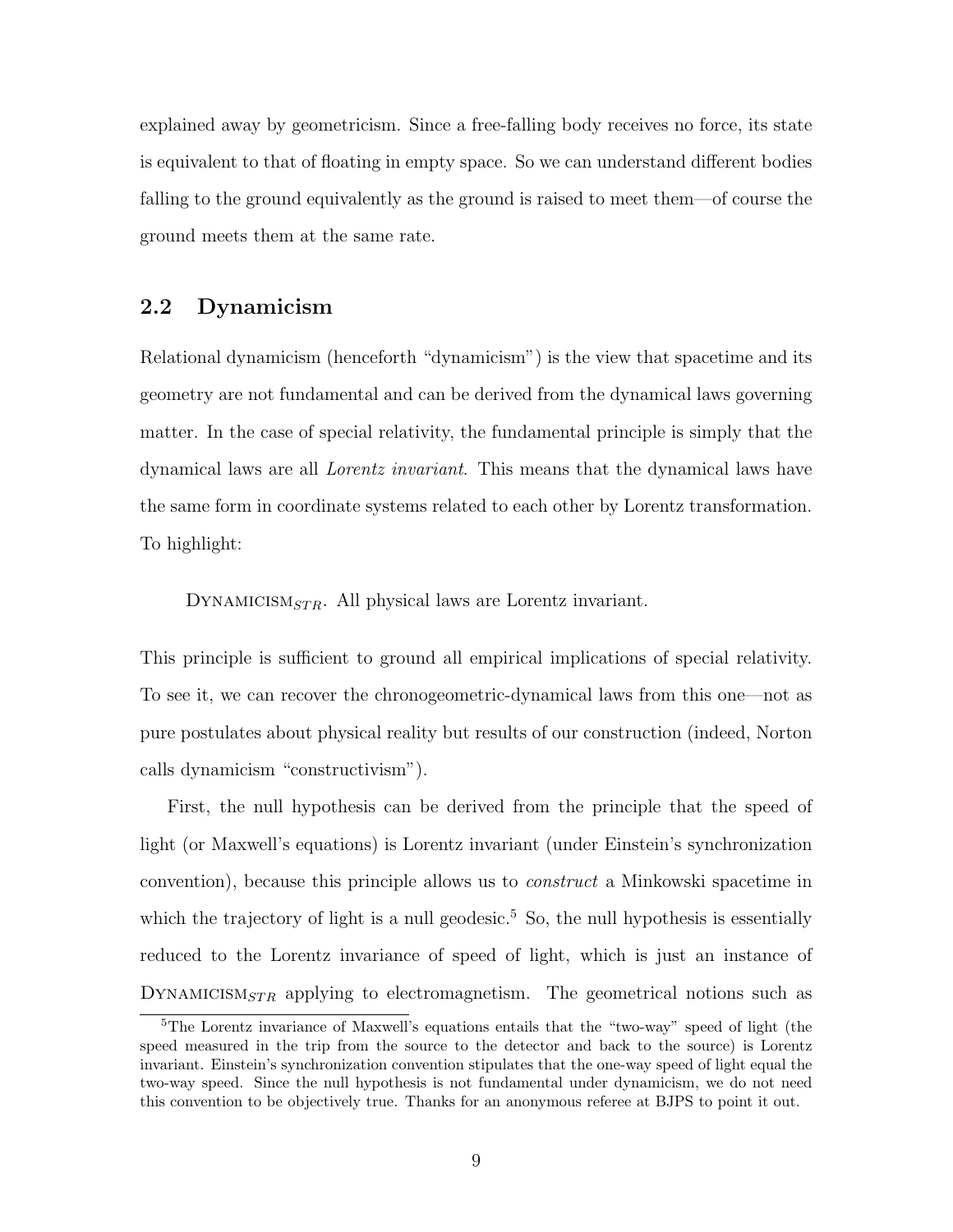"Minkowski metric" and "null geodesics" are our constructions and do not correspond to the fundamental reality.

Similarly, the geodesic principle is reduced to that the physical laws in various matter theories are Lorentz invariant. Again, this permits us to construct a Minkowski spacetime with its timelike geodesics being the trajectories of free-falling material bodies. There are no antecedently existent geodesics that coincide with such trajectories. The clock hypothesis amounts to that the laws governing the matter that constitutes an ideal clock are Lorentz invariant (in addition to the conditions for being a clock<sup>6</sup>). We can recover the principle by defining the spatiotemporal interval of the worldline of an ideal clock to be the time it records.<sup>7</sup>

In the case of general relativity, the metric field is indispensable, and dynamicists cannot explain it away through the symmetries of other matter fields as in special relativity.<sup>8</sup> Thus, like geometricism, dynamicism needs to include the Einstein field equations as basic postulates of general relativity. But unlike geometricism, the metric field is treated as one of the matter fields and its chronogeometrical significance is considered as derived from the its interactions with other matter fields.<sup>9</sup> Since

<sup>8</sup>Of course, there are alternative equivalent formulations of general relativity that do not involve a metric field (see Krasnov 2020). But in those formulations, some other manifold-theoretic structures replace the metric field, such as differential forms, connections, or spins. It does not seem that switching to these structures will affect our discussions in important ways—we still face the same interpretative problems.

<sup>6</sup>For example, the matter of a clock needs to have a time-like worldline in order to record proper time (in the geometrical terms).

<sup>7</sup>We need to appeal to clocks that function normally not only when moving inertially but also when accelerating (this is also true for geometricism). That is, when a clock is accelerating, we need to make sure that its periodicity is not affected by its acceleration (such disturbances, if exist, can be discovered in the same way as we discover the abnormality of an atomic clock or ephemeris time). This boils down to the requirement that the restorative force of a clock is stronger than the acceleration force. As Brown (2005) points out, this is analogous to the dynamical understanding of length in Euclidean space. According to dynamicism, the length of an object is defined by the behaviors of measuring devices such as rigid rods or strings. Whether such measuring devices still track length when they are bent depends on whether bending distorts the relevant properties of their constituents such as the comparative lengths of their atomic links.

<sup>9</sup>Note that if we interpret the metric field as the geometrical property of other physical fields rather than of spacetime—which is analogous with assigning spacetime intervals as relations between events or material bodies in special relativity—this would not be a dynamicist view even if we do not posit spacetime. Again, the debate between geometricism and dynamicism is primarily about the ideological priority between geometrical and dynamical notions and laws.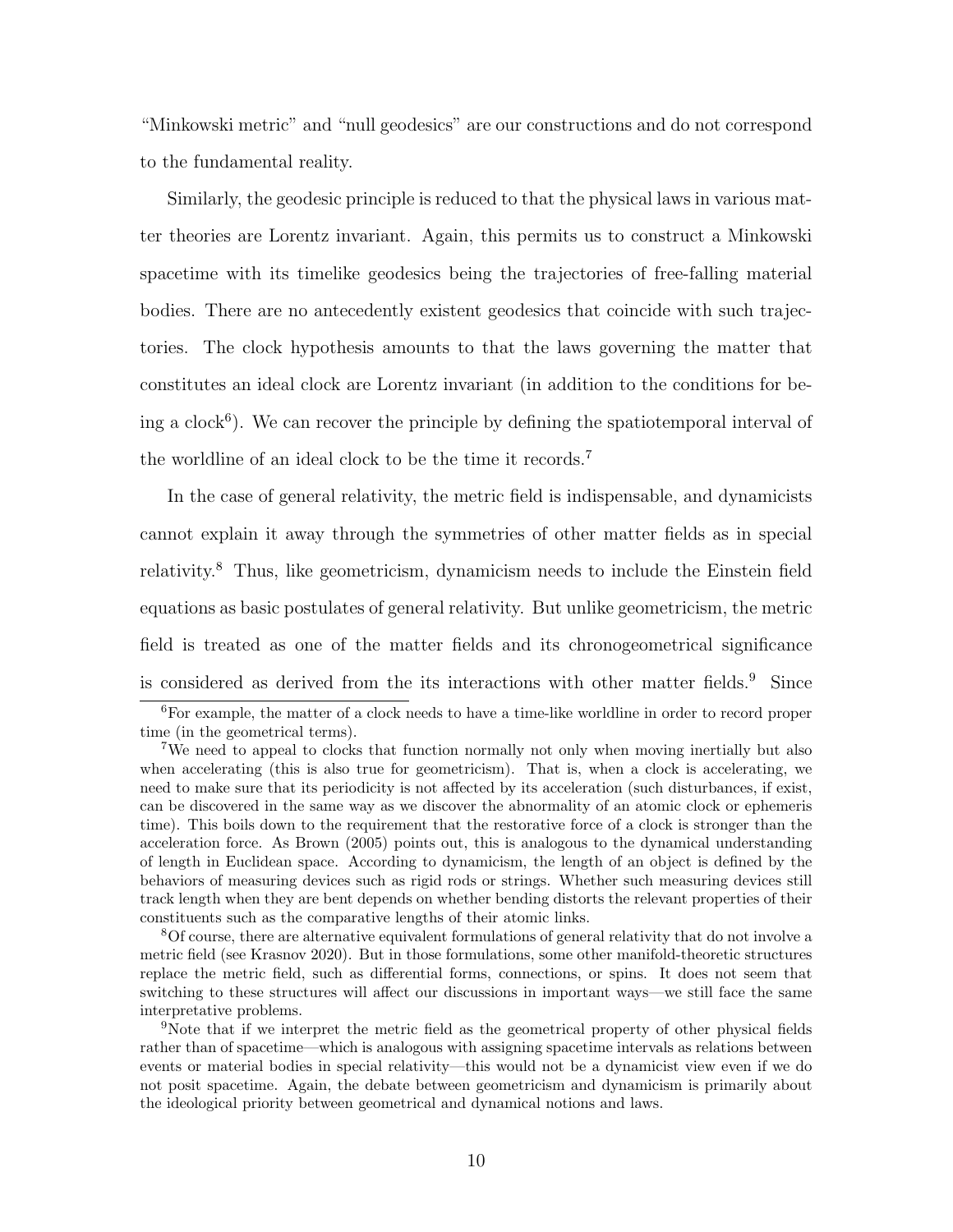the notion of "metric" has the geometrical connotation that it is a mathematical device for representing geometrical properties of spacetime, I will call the field the *gravitational field* in the context of dynamicism. Similarly to GEOMETRCISM- $2<sub>GTR</sub>$ , the fundamental principles under dynamicism includes:

DYNAMICISM $_{GTR}$ . The gravitational field is coupled with the distribution of mass-energy in accordance with the Einstein field equations.

It is not clear what other basic principles should be postulated in the dynamical interpretation of general relativity. As we will see in the upcoming discussion, the chronogeometric-dynamical laws cannot be straightforwardly recovered from DYNAMICISM<sub>GTR</sub> (although they can *nearly* be recovered).<sup>10</sup> However, I will argue that this is an advantage of dynamicism rather than a problem.

#### 2.3 The case for dynamicism

I will argue that the dynamical interpretation of relativistic theories is better than the geometrical interpretation. In particular, I will argue that unlike geometricism, dynamicism does not impose unnecessary constraints on matter, allows a simpler ontology and ideology, and avoids some empirical underdetermination that troubles geometricism. Finally, I will argue that the case beyond relativity further bolsters the case for dynamicism.

In the literature, Brown (2005) famously argues for dynamicism, claiming that the genuine explanatory order runs from the dynamical laws to chronogeometrical laws. For example, he compares the explanatory power of spacetime and its geometry to the role played by "the geometries of the configuration space in classical mechanics" and "the space of equilibrium states in thermodynamics" (139), which presumably do

 $10$ It might be worth emphasizing again that we are not aiming to recover the principle as literally true, since there is no spacetime according to dynamicism, but only as to the effect that we can construct a spacetime that has the trajectories of free falling systems as its time-like geodesics. The same applies to other chronogeometrical laws.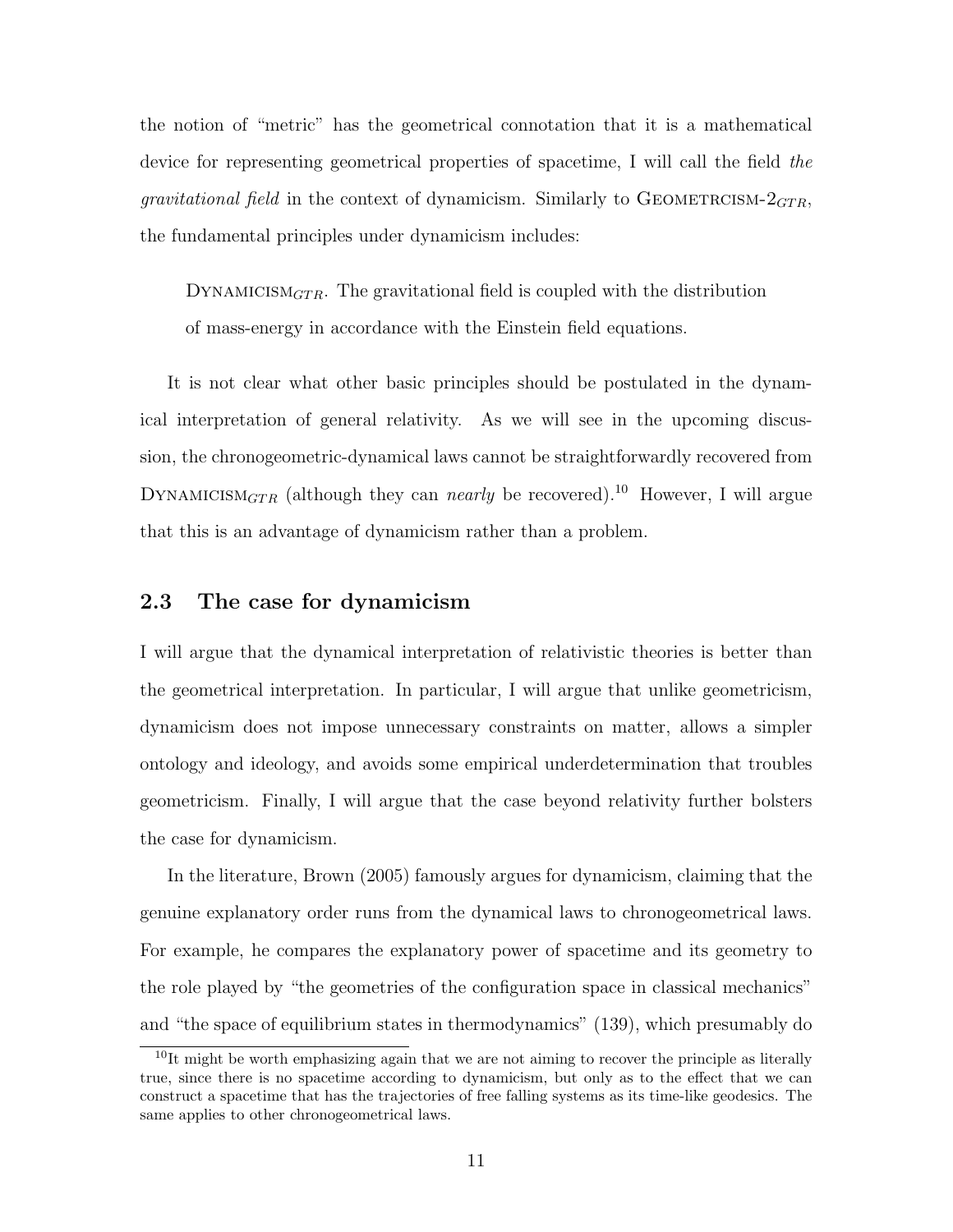not play an explanatory role, and thereby raises the question "why should spacetime geometry be any different?" (139) He also argues that "the conspiracy of inertia" (141) is a postulate without no explanation, and "anyone who is not amazed by this conspiracy has not understood it" (15). He goes on to claim that, with dynamicism, inertial motion is finally not "a miracle" (163) However, geometricists hold the geodesic principle as fundamental and in no need of further explanation. For example, Martinez (2007) rejects Brown's argument: "inertial motions are distinct, having different speeds and directions; how much more different would they have to be to not constitute a conspiracy?" (211)

Such a discussion, as many have pointed out, is not very productive (see Knox 2017, Norton 2008). Thus, I think we should avoid appealing to intuitive order of explanations and compare the overall merits of the resulting theories. I will argue that (substantival) geometricism not only postulates a more complicated ontology and ideology than (relational) dynamicism, which leads to more empirical underdetermination, but also imposes unnecessary constraints on the behaviors of matter.

Simplicity Comparing to geometricism, dynamicism posits fewer kinds of entities and fundamental structures of the world. In particular, dynamicism posits fewer kinds of entities because it does not posit substantival spacetime, which is a different kind of object from matter.<sup>11</sup> Dynamicism posits fewer fundamental structures because it does not posit chronogeometrical structures as basic, such as spatiotemporal intervals featured by geometricism.

While there is often a trade-off between ontological parsimony and ideological parsimony, it is not clear at all that dynamicism needs to posit more axioms than geometricism, if not the opposite. For example, in special relativity, dynamicism only has one basic principle constraining all dynamical laws, while geometricism has a lot

 $11$ The number of entities are similar, since for dynamicism, the gravitational field is a fundamental entity (in the context of relativity) in the place of spacetime for geometricism. But the gravitational field is not a different kind from other matter fields.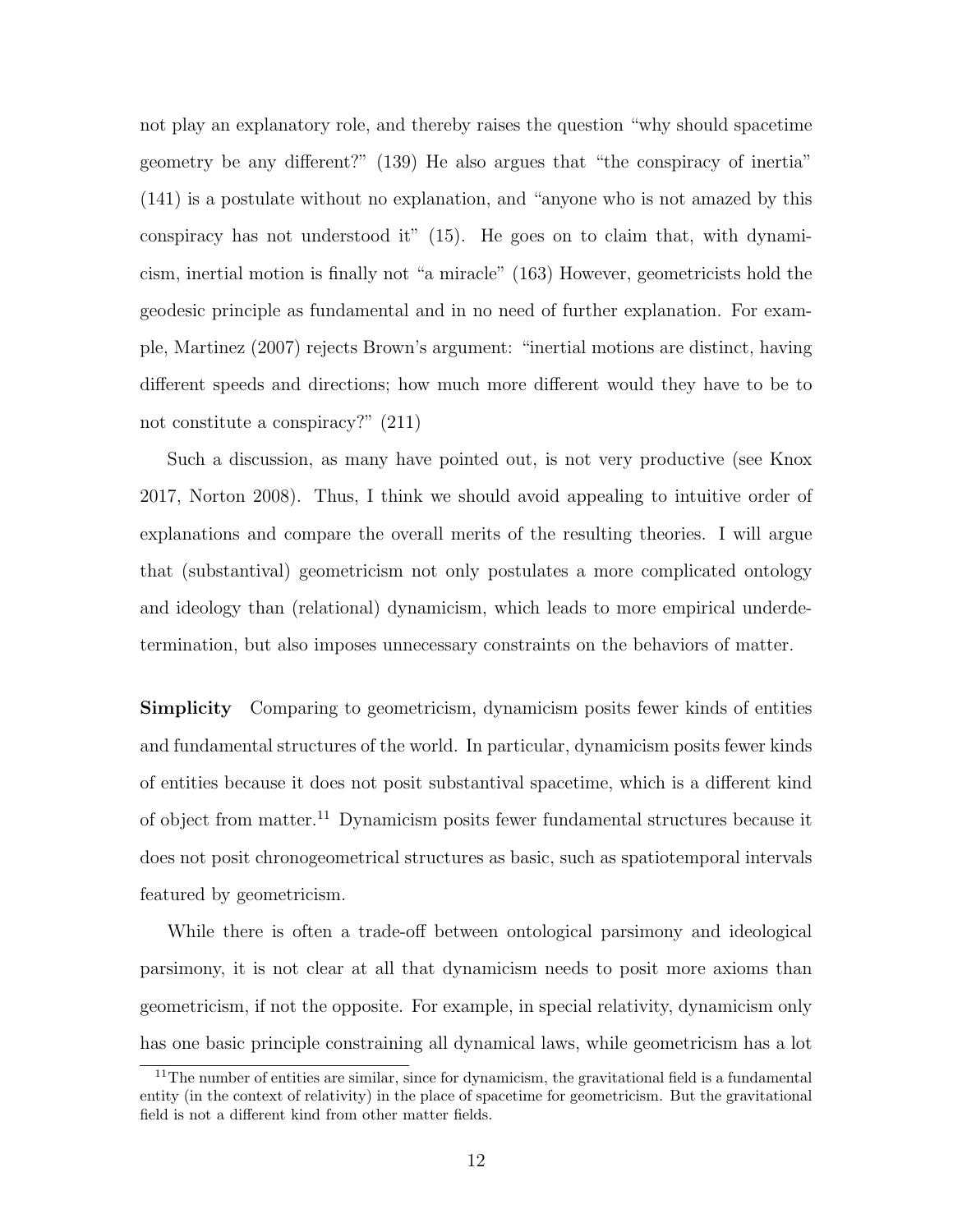more. One may object that this is not a matter of simple counting—perhaps the second-order form of DYNAMICISM<sub>STR</sub> is inherently more complex despite it being one principle. But the second-orderness is not essential here, since the principle can just as well be about the coupling of the gravitational field and other matter fields, as shown in DYNAMICISM $_{GTR}$ .<sup>12</sup>

Empirical underdetermination When one theory has more fundamental structure than another without empirical difference, it can be expected that the former would be inflicted with more problems of empirical underdetermination. I will consider two famous arguments against realism about spacetime and geometry.

The Poincare disk. The argument from the Poincare disk says that if there is a fundamental geometry, the citizens of a peculiar two-dimensional disk space cannot distinguish between two possibilities with any empirical measurements: a hyperbolic geometry with no universal force and a Euclidean geometry with a universal force that distorts measurement devices. As the moral of the story goes, the geometry is radically underdetermined by measurements—distinct geometries can be made consistent with measurements by choosing suitable dynamical laws. Assuming a radical underdetermination of this kind is problematic, it would trouble geometricism since the latter assumes there is an independent metric tracked by rigid rods in accordance with some chronogeometric-dynamic laws. The same argument does not apply to dynamicism, since the latter holds that empirical results are explained by dynamical laws alone. According to dynamicism, there is no separate metric field that determines the real geometry and a universal force that distorts the apparent geometry, but one and the same field and its dynamics responsible for the apparent geometry.

The hole argument. A hole transformation is a diffeomorphism on the spacetime

<sup>&</sup>lt;sup>12</sup>I would also like to make a connection between dynamicism and fundamental "invariance groups" entertained by structuralists (for example, see McKenzie 2014, French and Ladyman 2003). The invariance groups consist of symmetries of physical fields, so the approach amounts to taking the symmetries of physical fields as fundamental, which is very much in the spirit of dynamicism.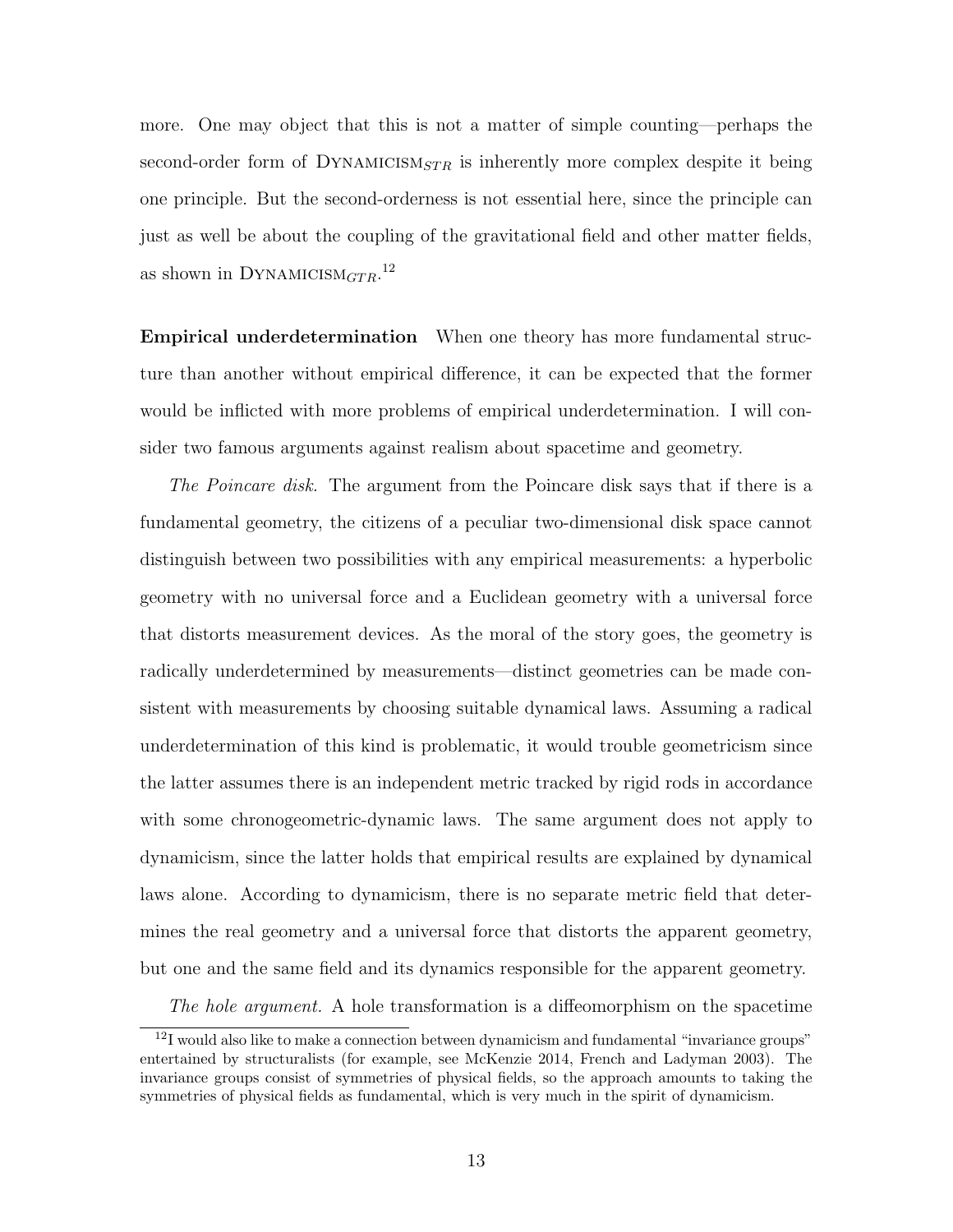manifold that is the identity map outside a region (called the "hole") but not identity inside it (see Earman and Norton 1987). According to the principle of general covariance, the world would be empirically indistinguishable before and after a hole transformation because the spreading of the metric field and of other matter fields over manifold points are transformed uniformly. Moreover, the world would be radically indeterministic because fixing all physical states outside the hole does not fix the physical states inside it, no matter how small the hole is. This is a problem because we do not want determinism or indeterminism become a trivial consequence of a metaphysics. This argument is meant to oppose *manifold substantivalism*, the view that manifold points represent spacetime points which are real individuals. Insofar as this view is a natural position for geometricists, the hole argument is a challenge to geometricism. The hole argument has a vast literature, and many geometricists have proposed solutions to it. For example, some argue that spacetime points do not have primitive identity (e.g., see Hoefer 1996, Pooley 2006).

Dynamicists can answer the argument by denying the reality of manifold and spacetime points (see Brown 2005, 156). According to this line, the hole transformation is only a transformation of coordinate systems—that is, a mere renaming of the relative positions of the metric field and other matter fields—and therefore does not any reflect change in the objective reality. Thus, there are no distinct states to be distinguished or to be determined. While the geometricists have viable responses to the hole argument, being able to give a new and seemingly cleaner solution still scores some points for dynamicism.

Unwarranted restrictions The null hypothesis says that light ray travels along null geodesics in vacuum. Some authors such as Menon et al (2020) have pointed out that the null hypothesis is not derivable from the Einstein-Maxwell equations (relativistic electromagnetism). As we known, light is an electromagnetic wave, and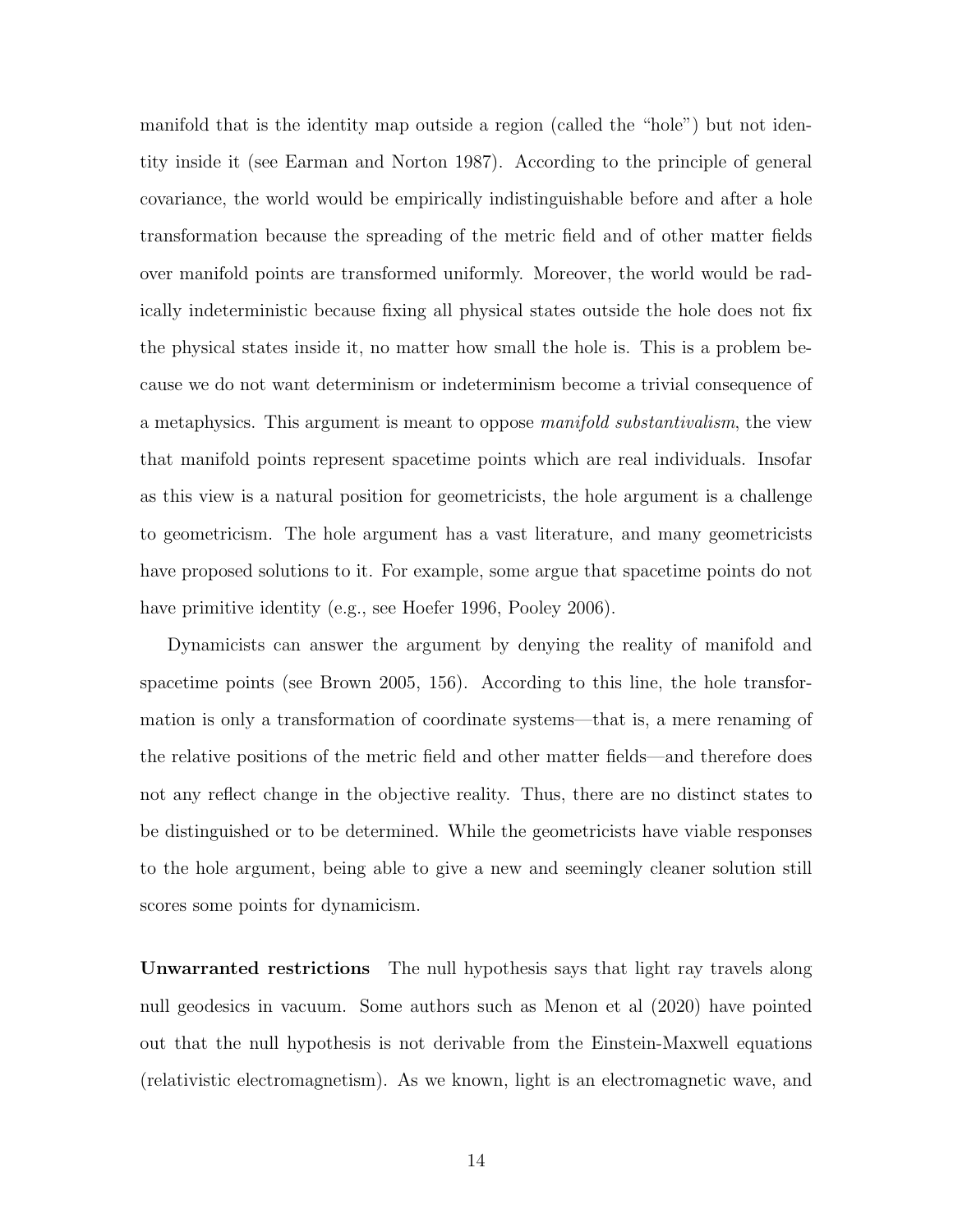the ray-like trajectory of light is not always well-defined. For example, in optics, Poisson spot is the famous phenomenon that when light passes around a circular opaque object to a screen, there will be a bright spot on the screen in the middle of the shadow. But light can obtain a ray characterization through geometrical optics approximation, which holds when the wavelength of the light in question is significantly smaller than (1) the length scale on which its amplitude varies, and (2) the scale on which the curvature of spacetime is nonnegligible. The approximation can fail precisely in cases like Poisson spot. The null hypothesis can be obtained as the limit of geometrical optics, where the wavelength of the light tends to zero while its amplitude remains constant. But as Menon et al point out, this derivation is based on the assumption that the solutions to the Maxwell equations arrived at in this limit do approximate exact solutions to arbitrary accuracy. This assumption is nontrivial: it can be violated in some physically and epistemically relevant scenarios.

There is an extensive literature on the derivation of the geodesic principle from the Einstein field equations (e.g., Misner, Thorne and Wheeler 1973), in which it is often claimed that the geodesic behavior of a free falling system is a result of the vanishing covariant divergence of its mass-energy tensor, which in turn follows from the Einstein field equations (see Brown 2005, Malamant 2012, Weatherall 2011, Menon et al 2020). It is usually considered an achievement of general relativity to prove the principle rather than postulating it. However, various authors such as Tamir (2012) and Weatherall (2011) have pointed out that this derivation actually relies on additional assumptions. According to Tamir, we can only reasonably derive that free falling systems tend to cluster around time-like geodesics without achieving exact "geodicity."

The derivation of the clock hypothesis relies on the validity of local Lorentz invariance. Recall that in special relativity, this principle is derived from Lorentz invariance of physical laws that govern the matter constitutions of clocks. If Lorentz invariance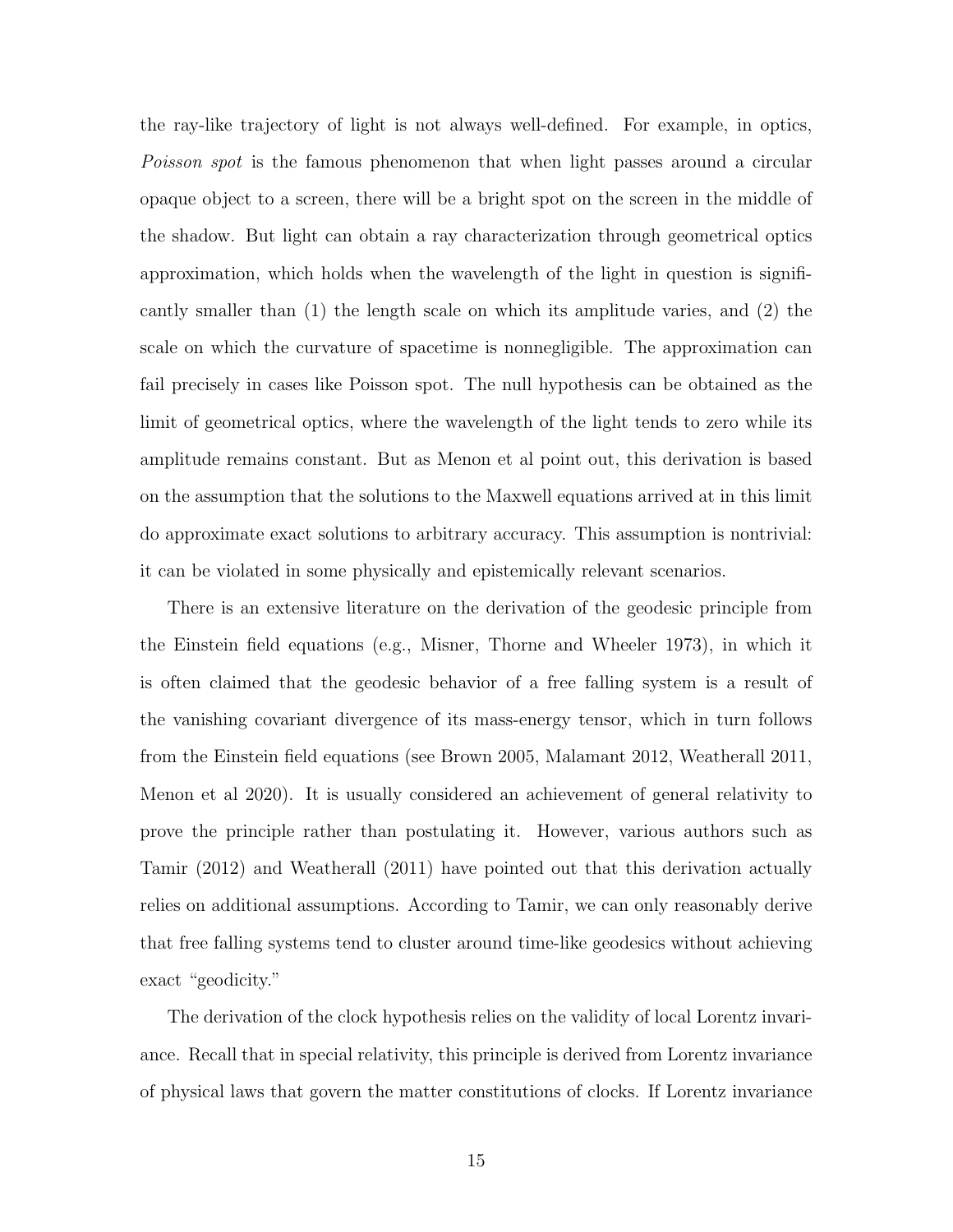holds of small areas where gravitational tidal effect is small, then we can recover the principle locally. And if clock surveys time-like intervals of its worldline locally, then adding them together gives the length of its worldline, which recovers the principle globally. However, local Lorentz invariance is not a consequence of the field equations. If we interpret "local" as infinitesimally small, then this amounts to the requirement that the gravitational field has Lorentz signature  $(- + + +)$ . (In geometricism, this requirement is built into GEOMETRICISM- $2<sub>STR</sub>$ , namely how the spatiotemporal intervals are locally determined by the metric.) While the Einstein field equations typically apply to Lorentzian metrics, they can also apply to other metrics (see Dray et al 1997 for a variational metric as a solution to the field equations). Thus, the clock hypothesis is necessarily true in the context of general relativity.

According to these results, the chronogeometric-dynamical laws postulated by geometricism are only approximately true, which is a tell sign that they are derived from more fundamental principles. Positing them as basic principles that constrain the behavior of matter is unwarranted because these additional constraints do not account for the empirical success of general relativity and may be falsified by further empirical data. In contrast, dynamicism only posits the Einstein field equations (and principles of matter theories), and therefore does not impose these unnecessary constraints on the behavior of matter.

The pathway to quantum gravity Finally, I would like to comment on how dynamicism fares better than geometricism when we go beyond general relativity, in particular, concerning quantum theories. The intuition behind attributing basic chronogeometrical significance to the gravitational field has a lot to do with the special status of the field, namely that all matter fields are coupled with it. However, when we consider the programs of quantum gravity, the gravitational field behaves just like other matter fields. It not only carries energy and momentum but also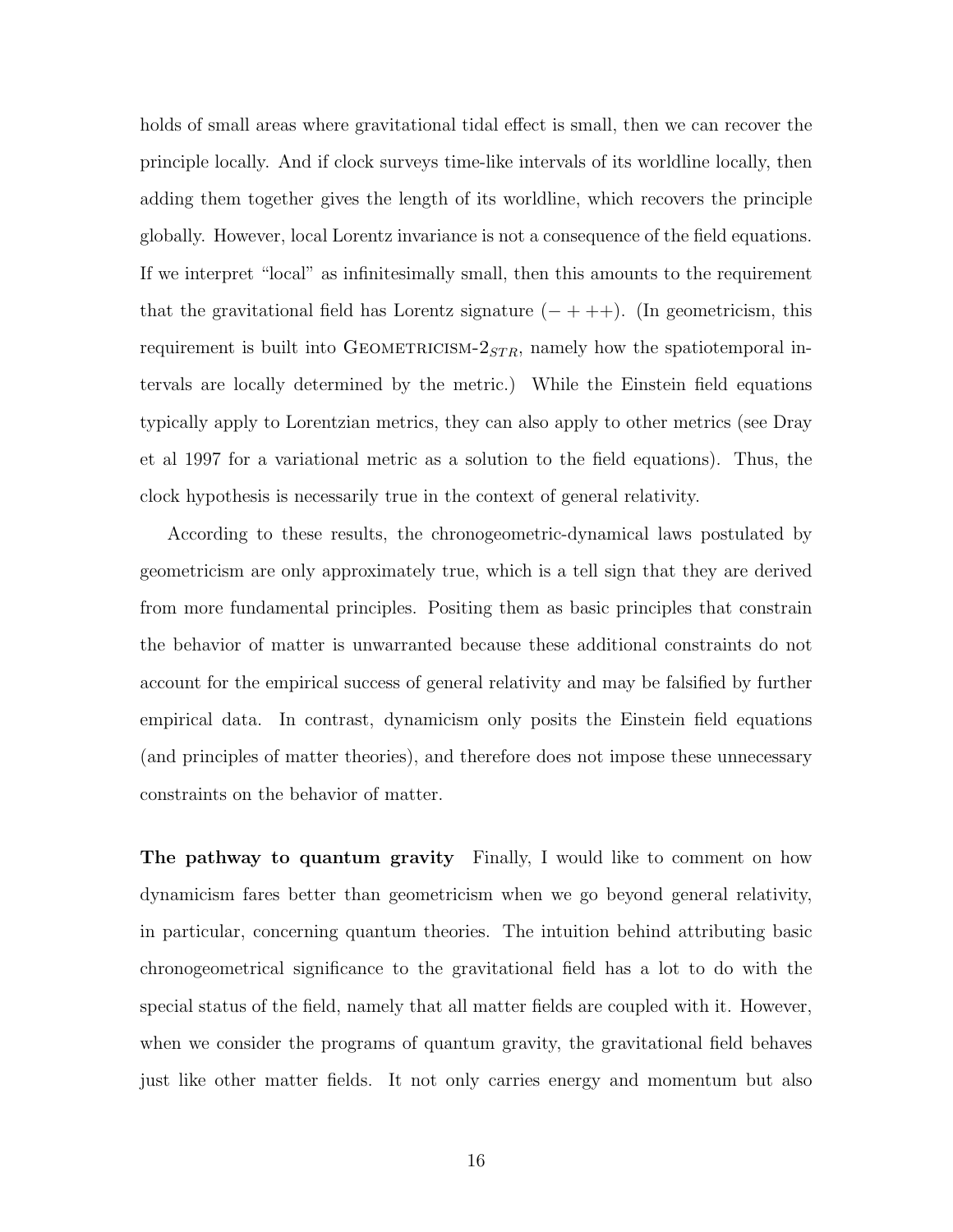subject to quantum fluctuations.<sup>13</sup> Although we do not yet have a fully formulated theory of quantum gravity as a candidate fundamental theory, there is however a fully formulated and mathematically consistent "effective" theory of gravity which holds at physical scales that are significantly larger than the Planck scale (but can still be smaller than any scale that we can probe with our current technology). The prescription for formulating this effective theory of gravity is exactly the same as formulating other effective theories of particle fields. For example, in this framework, a "graviton" is an excitation of the gravitational field (perhaps we should call it the graviton field now) in exactly the same formal sense as a photon being an excitation of the electromagnetic field in quantum electrodynamics. (For more details of the effective theory of gravity, see for example Burgess 2003, Crowther 2013.)

Thus it seems that we have good reasons to consider the gravitational field on a par with other matter fields. The geometricists then face a dilemma. It is implausible to insist that the gravitational field is just a mathematical device for encoding the chronogeometrical properties of spacetime.<sup>14</sup> But if they posit that the field is a real physical entity that lives on spacetime and is governed by dynamical laws (or effective dynamical laws in aforementioned effective theory) just like other matter fields, then it would be odd to consider it also to have the fundamental chronogeometrical significance on top of those dynamical laws.

One may object that many approaches to quantum gravity struggle with the problem of background dependence: they have to posit a fixed background spacetime (i.e., not subject to quantum effect) in addition to the quantized graviton field (e.g.,

 $13$ It is widely accepted that the metric field is subject to quantum effect (e.g., Eppley and Hannah 1977). Semi-classical gravity with a classical metric field is treated as only an approximation to the fundamental theory, although there are some skeptical voices (e.g., Mattingly 2001).

<sup>&</sup>lt;sup>14</sup>It is worth mentioning that although many programs of quantum gravity are labeled as quantum geometry, they are not really committed to geometricism about the gravitational field. For example, Rovelli and Vidotto (2015) argue that spacetime geometry is discrete and fuzzy. Such a statement merely rests on the common assumption that the gravitational field permits a geometrical interpretation. Indeed, Rovelli seems to be against geometricism (Rovelli 1997, see also Brown 2005).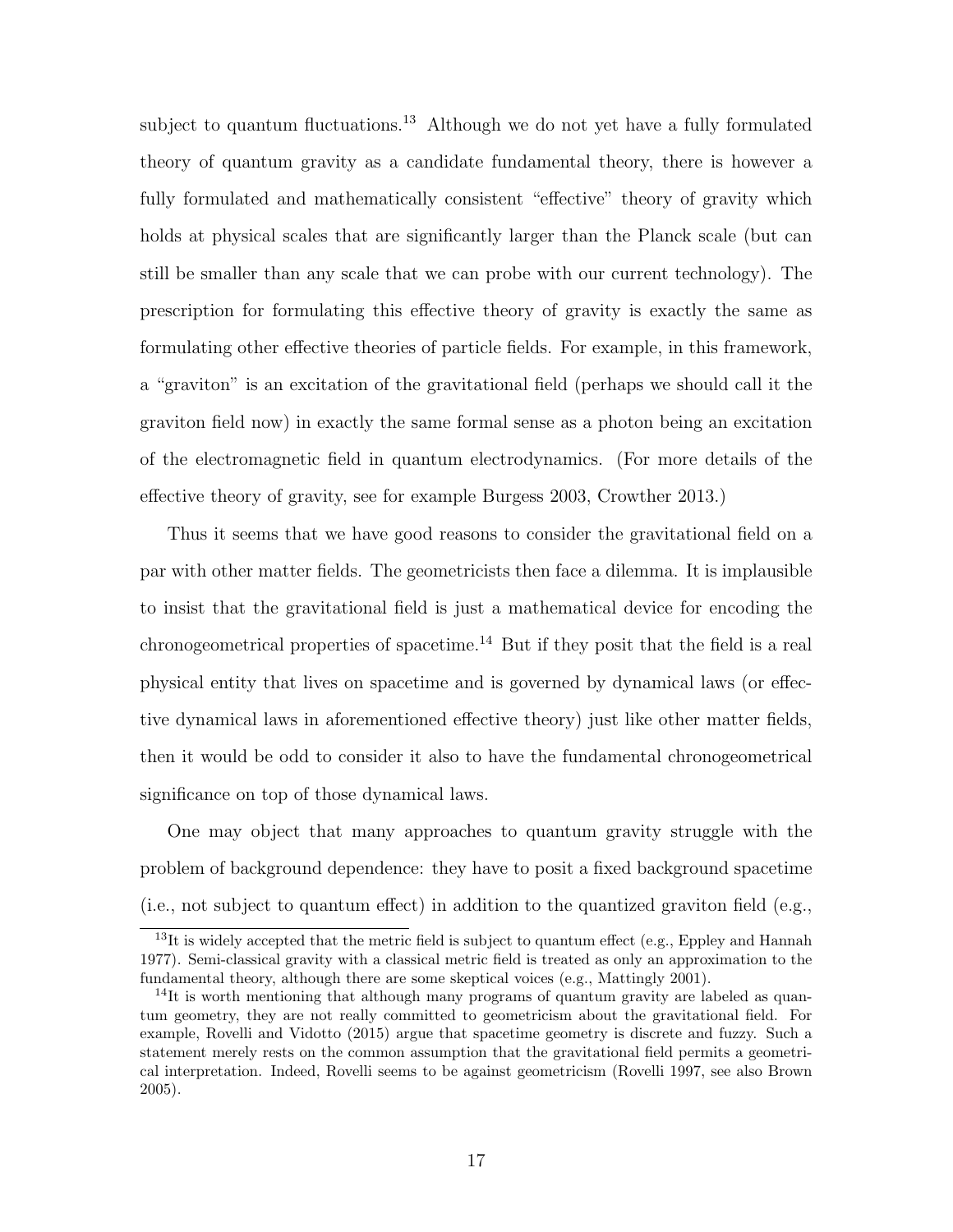see Crowther 2013). But this is not a vindication of geometricism. On the contrary, since background dependence is seen as a clear problem to be solved, dynamicism plays a good methodological role in putting extra pressure on solving this problem.

# 3 Revisiting Two Objections to Dynamicism

Norton (2008) raises what I consider to be two important and perhaps representative objections to dynamicism. In essence, he argues that dynamicism leaves the coincidence among different matter theories unexplained, and that dynamicism tacitly assumes spacetime as a fundamental entity. The first objection applies to both substantival dynamicism and relational dynamicism, and the second only targets at the latter. I reject the first objection as weak but consider the second one important. To fully respond to the second objection, I contend that we need to go beyond the traditional framework of differential geometry as well as other existent proposals (in particular, Menon's (2019) proposal that I will discuss in the next section).

First, Norton argues that dynamicism has to either (1) leave a coincidence among different matter theories unexplained, or else (2) commit to an extreme form of operationalism. For example, clocks tend to synchronize regardless of their particular constitutions, which are studied by different matter theories. If there is no such thing as time or time-like intervals, this would seem to be a mysterious coincidence. But there is no such mystery: they synchronize simply because they track the metric of spacetime in accordance with the clock hypothesis. Similarly, why do fast moving rods appear shorter regardless of their particular matter constitutions? Again, this is not a mysterious coincidence and the reason is that they are correctly tracking the spacetime geometry responsible for the phenomenon of length contraction. Norton compares this explanatory task to "footprints on a sandbeach": if we see many identical footprints on a sandbeach, we will infer that there was a foot that produced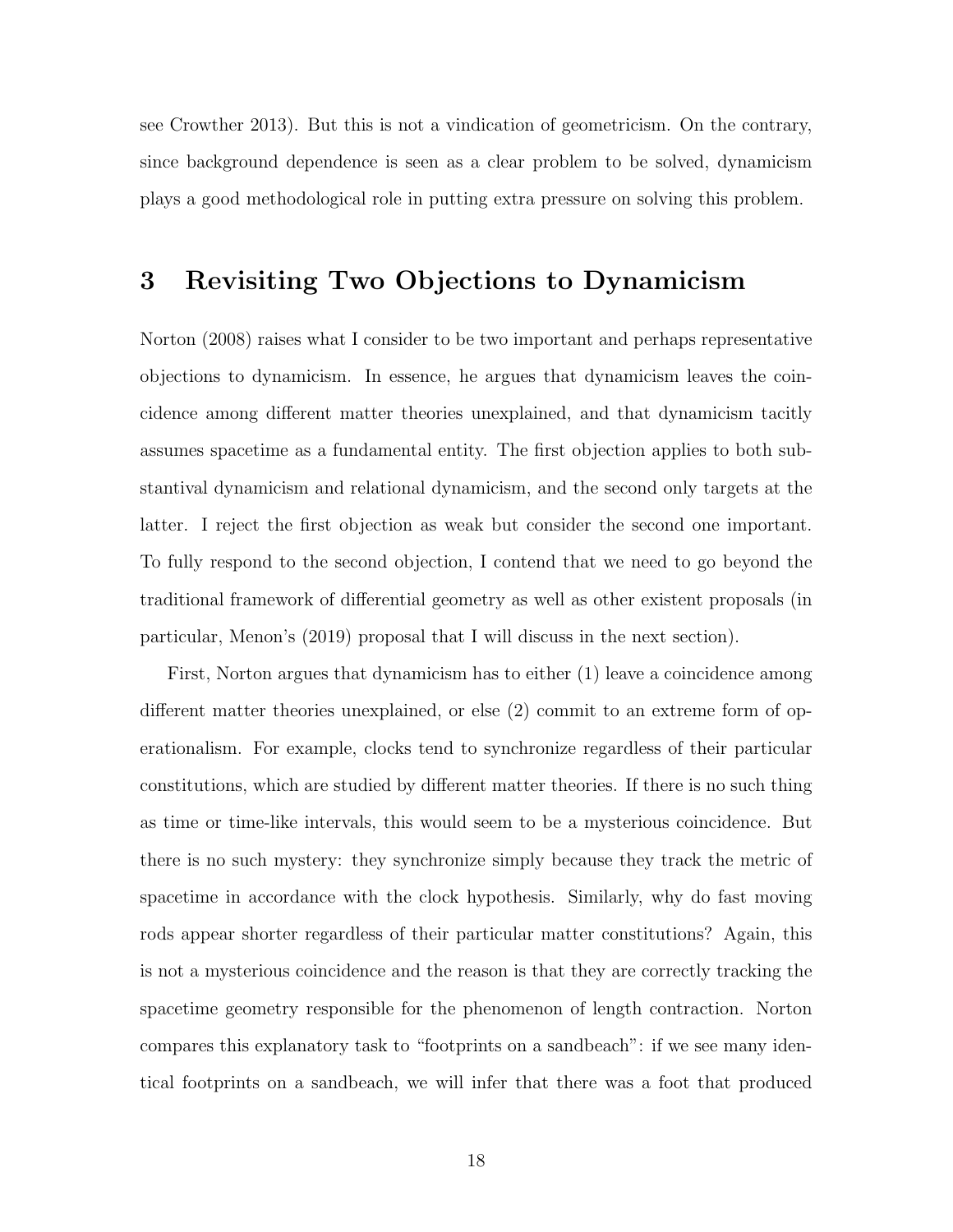them. Thus we should infer that spacetime exists and that rods and clocks measure the metric of spacetime. But then, one has to accept a spatiotemporal structure existing prior to matter, unless one embraces extreme operationalism, according to which quantities like temporal durations do not exist until they are measured.

Since the second horn of the dilemma is indeed implausible, the core of the argument lies in the first horn. In special relativity, does the fact that all physical laws are Lorentz invariant imply that there is a Minkowski spacetime? Not necessarily. The principle of common cause that coincidences should be explained by a common cause is really grounded in that the resulting theory that posit the common cause is simpler or has other theoretical virtues—for if this were a fundamental methodological principle, we would be pursuing an unreasonable quest for explaining every principle (e.g., see van Fraassen 1981). But as we see in Section 2, it is not clear at all that the geometrical interpretation of special and general relativity is simpler than the dynamical one, if not the opposite. The common symmetries of different matter theories is not analogous with the case of footprints on a sandbeach. In the case of footprints, the theory that posits a foot is likely to be much simpler than a theory that does not (what causes the identical footprints if not a foot?) Note that dynamicists can also explain the common symmetries by fact that all matter fields are coupled with the gravitational field, and again the resulting theory has no fewer theoretic virtues than the geometrical interpretation. Thus I think dynamicists can respond to Norton's first objection by simply rejecting the first horn of Norton's argument.

Norton's second objection is that dynamicism presumes spacetime through its use of coordinate systems. Indeed, the use of coordinate systems is pervasive in dynamicism. For instance, physical quantities and laws are Lorentz invariant just in case their expressions have the same form in a set of coordinate systems related by Lorentz transformation. Norton argues that the use of such coordinate systems is problematic because it presumes spacetime coincidence. For example, consider two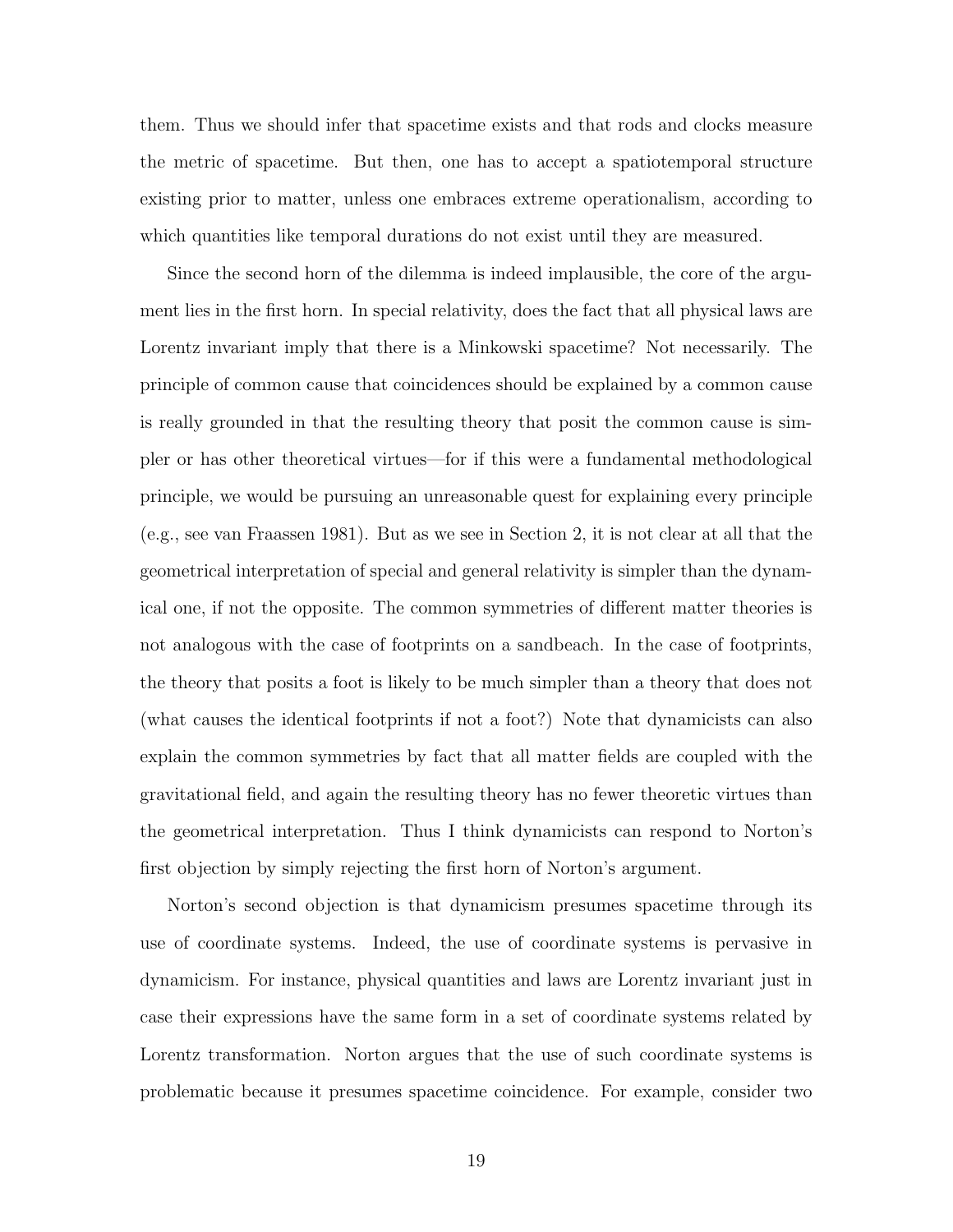clocks of different material constituents and governed by different matter theories recording the same period of time while moving away from each other. We marked one as traveling from parameter  $(0, 0, 0, 0)$  to  $(x, 0, 0, t)$  in one matter theory, and another as traveling from  $(0, 0, 0, 0)$  to  $(-x, 0, 0, t)$  in the other matter theory. But to assume that the coordinate parameter  $(0, 0, 0, 0)$  in both matter theories refers to the same thing is to introduce spatiotemporal coincidence, which tacitly assumes an underlying spacetime.

Norton preempts two immediate responses. First, he argues that spatiotemporal coincidence cannot be inferred from the coupling—that is, the interaction—of different matter fields. The spins of two particles can be coupled without indicating that they spatiotemporally coincide—it just indicates the correlation of their spin momenta. Second, he rejects the response that we should formulate all matter theories in one set of parameters, in which case a parameter like  $(0, 0, 0, 0)$  automatically refers to one and the same thing. The reason is that we cannot simply assume that all matter theories can share a set of parameters without assuming spacetime—after all, we do not assume that all particles share the same internal spin space.

Can we justify the presumption of spatiotemporal coincidence through the universal coupling of matter fields with the gravitational field? Not quite, because in specifying a particular coupling, i.e., how the values of a field correlate to the values of another field at certain points, we already assume that the gravitational field and other matter fields can spread over the same coordinate system (or the same manifold), which is exactly what Norton challenges.

It is worth clarifying again that not all dynamicists reject a substantival spacetime.<sup>15</sup> According to substantival dynamicism, there is a metrically amorphous mani-

<sup>&</sup>lt;sup>15</sup>Brown's version of dynamicism is ambiguous. Norton reports Brown's feedback to his argument:

Harvey Brown has assured me that Brown and Pooley ([2004]) and Brown ([2005], especially Ch. 2) presumed the existence of a manifold of spacetime events with coordinate systems... these events and coordinates are posited by Brown and Pooley's texts as spatiotemporal structures, independent of matter, as opposed to ones that can arise only in the presence of matter. Specifically, the analysis shows that they have no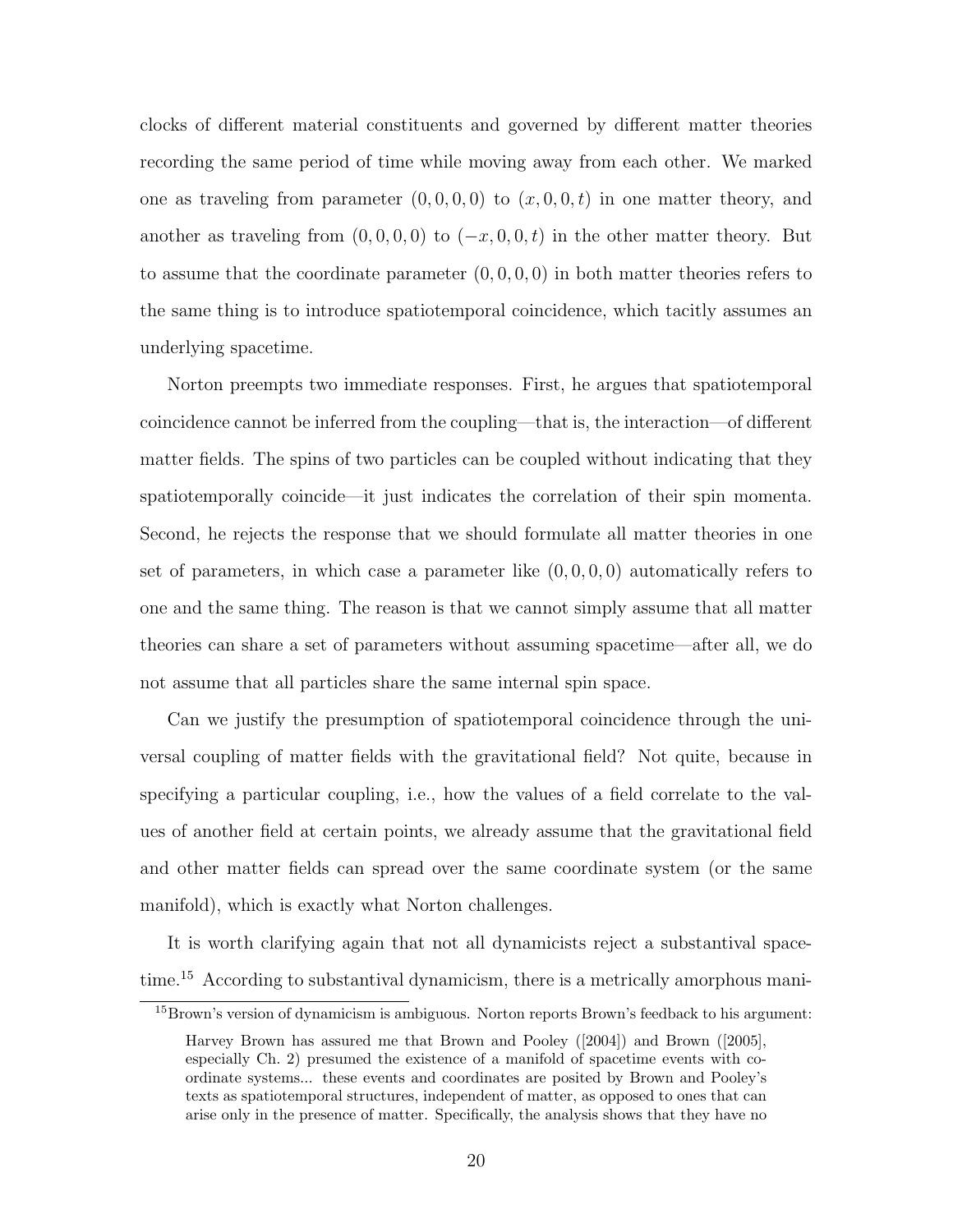fold that is our spacetime. It follows that GEOMETRICISM- $1_{STR}$  (or GEOMETRICISM- $1<sub>GTR</sub>$ ) is true. So substantival dynamicists only reject the other two principles of geometricism. But to follow this strategy, we have to give up the important benefits of relational dynamicism. To remind: for one thing, if there is a real manifold underlying matter fields, there would be the question whether a spacetime point  $P$  is occupied by (say) my laptop or not, which is empirically inaccessible. In that case, the dynamicists would lose their distinct resource to solve the hole argument comparing to the geometricists.

To take stock, Norton objects that if the dynamicists want to do away with manifolds, the use of coordinate systems still tacitly assumes a substantival spacetime. In other words, not all primitive geometrical notions (broadly construed) can be explained away by dynamicists—the notion of spacetime points required for spatiotemporal coincidence is still presumed. This, I think, is an important worry against dynamicism, and dynamicists should appeal to a different framework that neither posits a manifold nor depends on a coordinate space.

### 4 The Algebraic Approach to Dynamicism

In the standard framework, the coupling (or interaction) between two fields is expressed through defining them on a common spacetime, manifold or coordinate system. This leads to the objection that whatever serves the role of this common background is spacetime, and therefore dynamicists cannot consistently hold that spacetime is not part of fundamental reality. To respond to this challenge, it is the best to appeal to a framework that does not construe fields as living on a manifold or

choice but to make the posit; attempts to extend their constructivism to the manifold of spacetime events will fail. (11-2)

Here, Brown is claimed to endorse the reality of spacetime manifold existing prior to matter. But in the same book, Brown also explicitly denounces spacetime manifold in reply to the hole argument (156).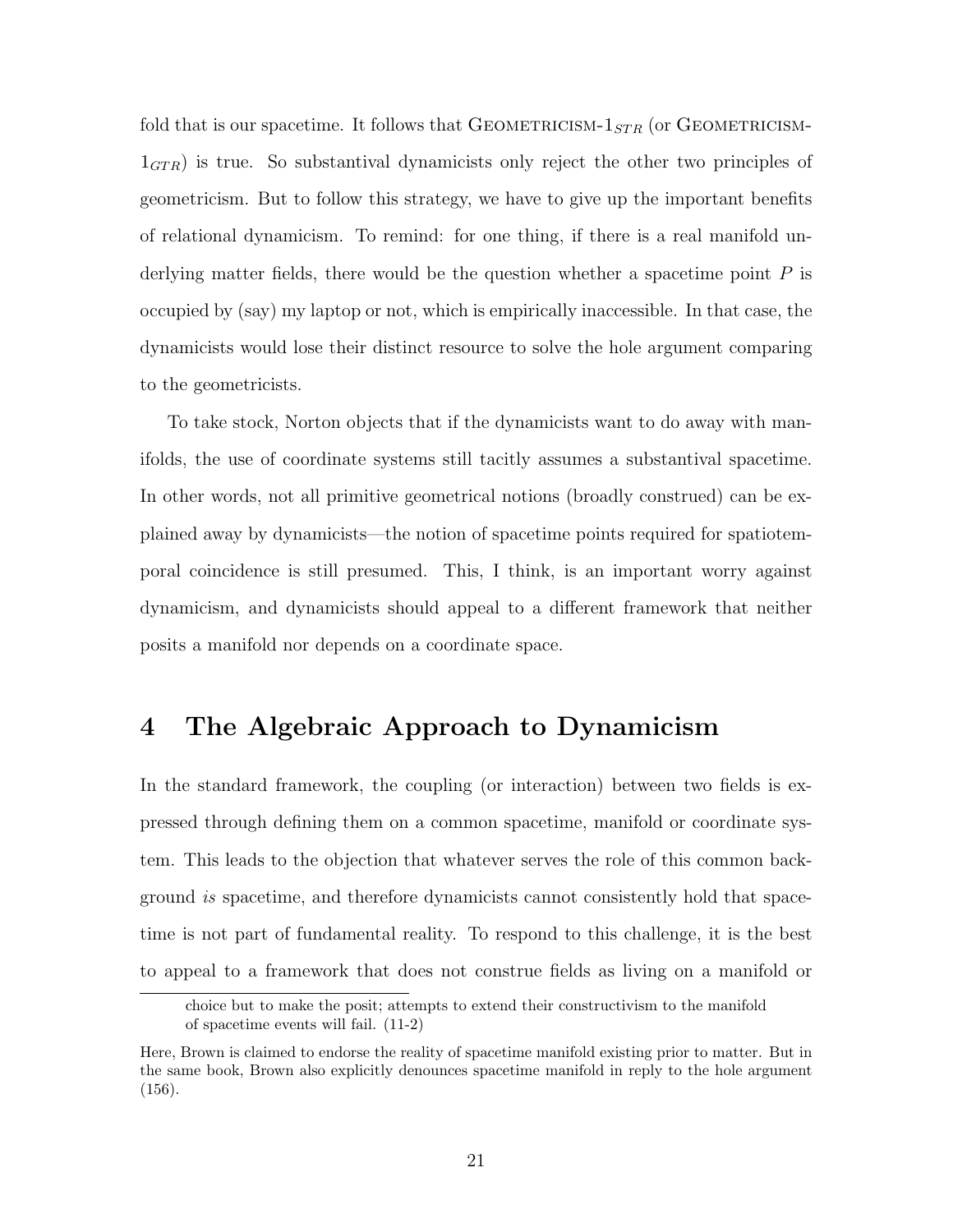a coordinate system so that it is clear that spacetime coincidence, along with other chronogeometrical structures, can be derived from rather than being presumed by dynamical laws. A good candidate for such a framework is algebraicism, in which fields are elements of algebraic structures without an underlying manifold. Indeed, Menon (2019) proposed a response to Norton based on this approach. However, I will argue that his solution, which is based on traditional algebraic formalism, is seriously flawed. Thus, we must go beyond this formalism. I introduce the new implementation of algebraicism advanced by Chen and Fritz (2021) and discuss how it can help solve the problems.

It is worth highlighting that the formalism of algebraicism wasn't proposed for the purpose of dynamicism. Geroch proposed Einstein algebras in the hope of accommodating quantum theory, which calls for a "smearing-out" of spacetime points. Later, Earman (1989) suggested using algebraicism as a response to the hole argument, though criticized by Rynasiewicz  $(1992)$ <sup>16</sup> Algebraicism also provides potentially more flexible framework for physics. For example, we could have algebraic structures that do not correspond to any geometrical structures with points, such as the noncommutative algebras on which noncommutative geometry is built (see Doplicher, Fredenhagen, and Roberts, 1995; Huggett, Lizzi and Menon, 2021). This may be helpful for formulating quantum theories (e.g., see Bain 2003, Heller and Sasin 1999). There is also an added benefit of having a natural metaphysical account of tangent space in this framework (Chen 2022).

#### 4.1 The Traditional Algebraicism and Its Problems

More elaborately, general relativity is standardly formulated in the framework of differential geometry, which features manifolds with topological and differential struc-

<sup>16</sup>Rynasiewicz (1992) points out that algebraicism does not "smear out" spacetime points because points can be reconstructed from the algebraic structure, and it does not avoid the hole argument because the indeterminism among isomorphic algebras is analogous to that among diffeomorphic manifolds. Bain (2003) disputes this claim.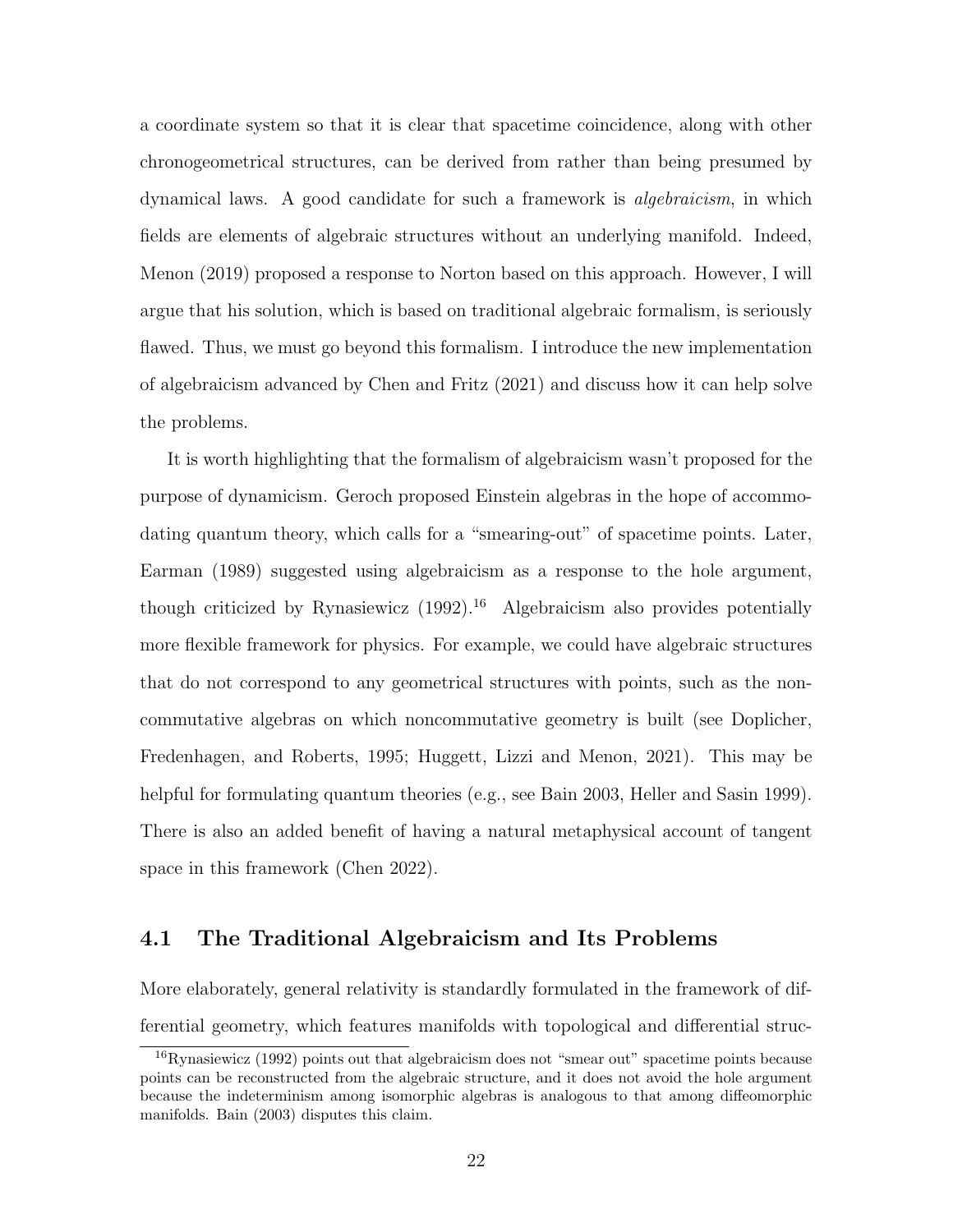tures. Algebraicism provides an alternative framework for general relativity that does not posit manifolds. Consider a smooth manifold  $M$ . Now, consider all the realvalued smooth functions on  $M$ . We can operate on these functions in various ways. For example, we can add or multiply two smooth functions to get another smooth function. Now, instead of considering these smooth functions as maps of  $\mathcal{M} \to \mathbb{R}$ , we can instead consider them abstractly as elements of an algebraic structure  $C^{\infty}(\mathcal{M})$ defined by algebraic operations such as addition and multiplication (for more details, see Geroch 1972, Connes 2013). This algebraic structure is the basic entity postulated by algebraicism. The idea is that all the relevant information about manifolds can be encoded in such algebras of smooth functions. In particular, all geometrical entities that we need to do physics up to general relativity, such as vectors and tensors, can be defined in algebraic terms without any reference to manifolds. In this formalism, the manifold-theoretic structure  $\langle \mathcal{M}, g \rangle$  is replaced by  $\langle C^{\infty}(\mathcal{M}), \hat{g} \rangle$  (called "Einstein algebra") where  $\hat{q}$  is an algebraic equivalent of the metric field, as solutions to the Einstein field equations (Rosenstock et al. 2015).

We can interpret  $C^{\infty}(M)$  realistically as consisting of all possible configurations of a scalar field (see Earman 1989, Bain 2003). Again, a scalar field configuration here is not a map from manifold points to real numbers, but a simple element in the basic algebraic structure. Under this formalism, we can derive the notion of spacetime coincidence without tacitly assuming spacetime at the fundamental level. For example, consider elements  $\Phi, \Psi$  of  $C^{\infty}(M)$  which can be respectively realized as a function with value  $n$  at point  $p$  (and negligible elsewhere) and a function with value m at p (and negligible elsewhere). This spacetime coincidence of  $\Phi$ ,  $\Psi$  at p is already encoded in the algebraic structure. For example, let  $\Gamma$  be the element that can be realized as having value  $m + n$  at p (and negligible elsewhere), and  $\Xi$  be the one realizable as having n at p and m at q (and negligible elsewhere). The spacetime coincidence of the peaks of  $\Phi, \Psi$  is encoded in the fact that the addition of  $\Phi$  and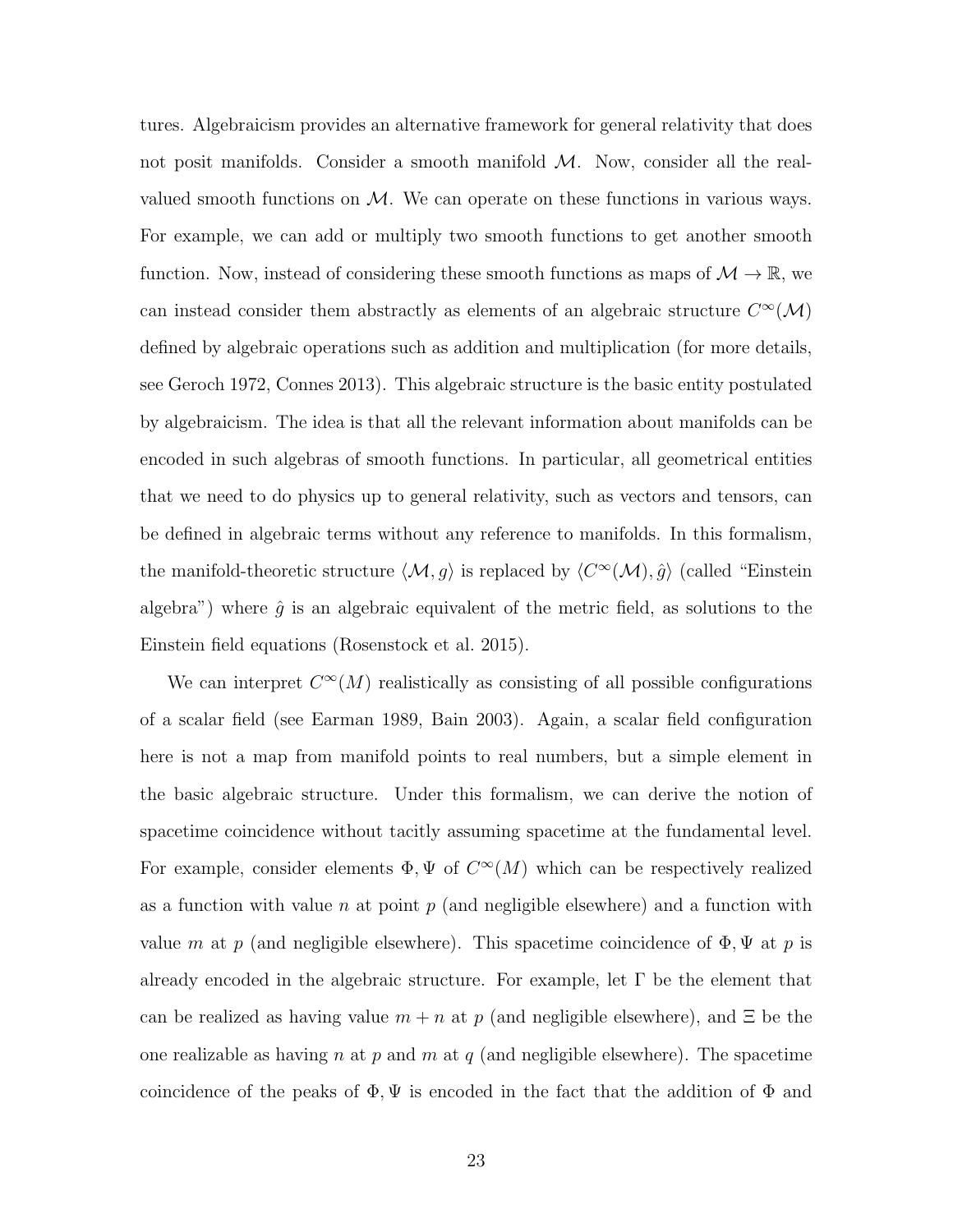$\Psi$  is  $\Gamma$  rather than  $\Xi$ . Menon (2019) proposed a response to Norton based on this approach.

However, this formalism faces serious problems as a solution to Norton's argument against (relational) dynamicism. Recall that two important benefits of dynamicism are that it is more ontologically and ideologically parsimonious, and better avoids empirical underdetermination than the alternatives. However, the current algebraic formalism does not have these virtues—thus this solution is a mismarriage between algebraicism and dynamicism. Let me explain.

According to this approach, there is no spacetime manifold, but there is an algebraic structure  $C^{\infty}(M)$  at the fundamental level. As just mentioned, we can read it realistically as consisting of configurations of a real-valued scalar field. But what is this scalar field? There are no physical scalar fields at the fundamental level acknowledged by current physics—the closest is the Higgs field (a complex-squared-valued scalar field). But even if there is actually a fundamental scalar field, there are two problems. First, this formalism would be privileging one physical field ontologically. For example, following the prescription that all relevant structures are to be defined in terms of the algebra  $C^{\infty}(M)$ , non-scalar fields such as the electromagnetic field then would have to be defined in terms of the scalar field, but it is implausible to think that the electromagnetic field is ontologically dependent on the scalar field. Secondly, even if there is an actual scalar field, it's possible that it does not exist, but according to the current formalism, such a field must exist. Moreover, if  $C^{\infty}(M)$  is interpreted as a physical field not acknowledged by current physics, then we would be positing a fundamental "ghost" field that play no role in our best physical theory. Now, this would especially trouble relational dynamicists rather than geometricists or substantivalists. From the latter's perspective, this field is simply the algebraic counterpart of spacetime manifold. But this is not a good option for the dynamicists. Just like spacetime,  $C^{\infty}(M)$  would be a different kind of entity from all other phys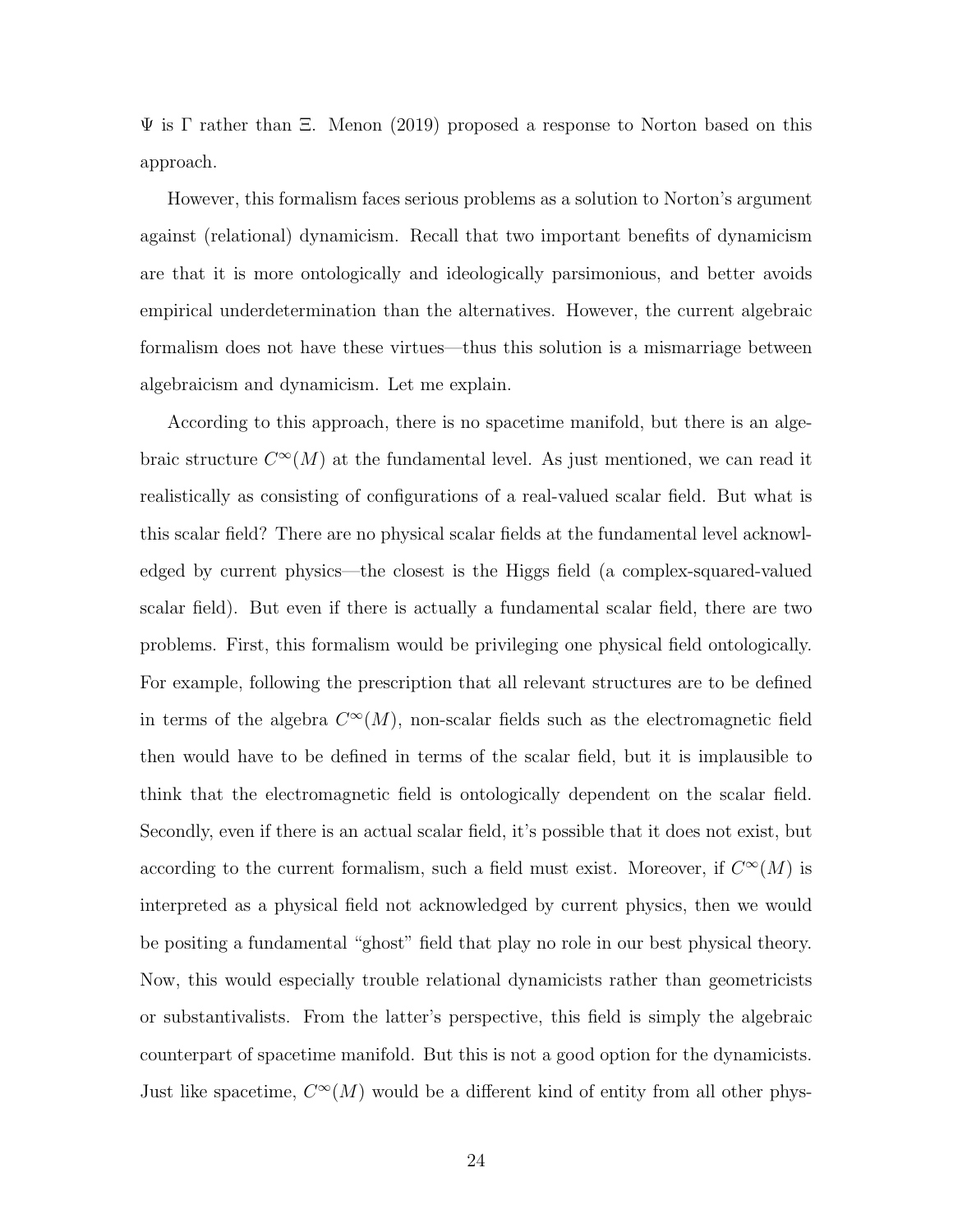ical fields—no ontological parsimony for dynamicists. The amount of fundamental structure is also equivalent to the manifold approach (Rosenstock et al 2015). Call this approach *substantival algebraicism*.<sup>17</sup>

Alternatively, we can refrain from interpreting  $C^{\infty}(M)$  realistically, as Menon (2019) suggests.  $C^{\infty}(M)$  and its members are considered mathematical abstracta rather than part of physical reality. But this strategy is unsatisfactory too. One reason is that  $C^{\infty}(M)$ , treated abstractly, plays an analogous role in this algebraic framework as the coordinate systems that Norton criticizes, and therefore Norton's objection would reemerge for  $C^{\infty}(M)$ . Here, all physical fields are defined in terms of  $C^{\infty}(M)$ just as they are defined on a coordinate system in the coordinate-system approach. Like points of a coordinate system, elements of  $C^{\infty}(M)$  are invoked in describing the spacetime coincidence of fields. For example, consider two vector fields which have non-zero values at some points and zero elsewhere. How do we describe whether the non-zero values located at the same region or not? In the coordinate-system approach, we simply compare their values at each point in a coordinate system. Analogously, in the algebraic framework, we compare how they act on  $C^{\infty}(M)$ .<sup>18</sup> Thus, we should avoid the explicit reference to  $C^{\infty}(M)$  just as we should avoid resorting to coordinate systems.

Next, if we interpret  $C^{\infty}(M)$  realistically, the problem of empirical underdetermination would also reemerge in this formalism. In the manifold-theoretic case, the hole argument is premised on that two distinct models related by diffeomorphisms, such as  $\langle \mathcal{M}, g \rangle$  and  $\langle \mathcal{M}', g' \rangle$  where g is carried to g' by a diffeomorphism from M to M', can

<sup>&</sup>lt;sup>17</sup>Some people mean by "substantival algebraicism" that every element of the algebra is interpreted realistically, which I endorse in this paper. But here it means that the interpretation of the fundamental entities in the algebra is like spacetime. See Bain 2003, Earman 1989.

<sup>&</sup>lt;sup>18</sup>A vector field is a collection of *derivations* which are maps from  $C^{\infty}(M)$  to  $C^{\infty}(M)$  that satisfy various conditions (see Geroch 1972, 272). Here's how we compare the values of two vector fields mentioned in the text. The non-zero values of the two fields  $\Psi$ ,  $\Phi$  locate at the same region just in case for all  $f \in C^{\infty}(M)$ ,  $f\Psi = 0 \leftrightarrow f\Phi = 0$ , where  $f\Psi$  is defined by  $(f\Psi)(g) = f\Psi(g)$  for all  $g \in C^{\infty}(M)$ . The idea is that, if the regions that the two fields have non-zero values are the same, then we can "detect" this by multiplying both fields by all functions that are zero at that region and see if they behave the same.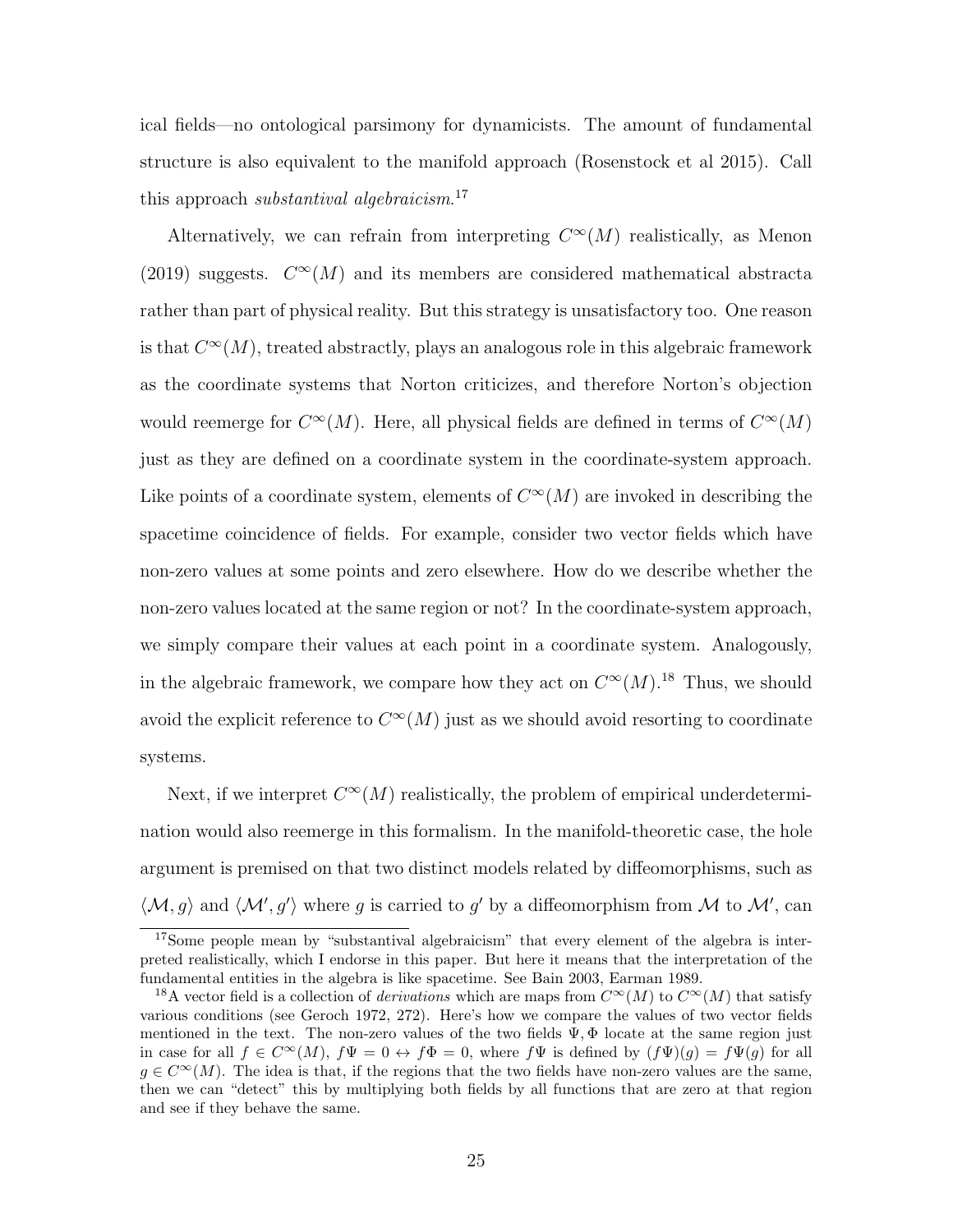solve the Einstein field equations equally well. Thus, there are distinct models that are empirically and dynamically indistinguishable, which is a problem. But now we can construct just as well two distinct models  $\langle C^{\infty}(\mathcal{M}), \hat{g} \rangle$  and  $\langle C^{\infty}(\mathcal{M}'), \hat{g'} \rangle$  that satisfy the algebraic Einstein equations. For concreteness, we can consider  $\mathcal{M}'$  as a proper subset of M in both cases, and g' is the restriction of g to M'. Then  $C^{\infty}(\mathcal{M}'$  consists of elements of  $C^{\infty}(\mathcal{M})$  restricted to  $\mathcal{M}'$  and  $\hat{g}'$  is defined on  $C^{\infty}(\mathcal{M}')$  in the same way as how  $\hat{g}$  is defined on  $C^{\infty}(\mathcal{M})$ . It follows that we have distinct algebraic models (related by homomorphism) that are empirically and dynamically indistinguishable. This is just one more symptom of the problem that the algebraic structure  $C^{\infty}(\mathcal{M})$ plays the same role as the spacetime manifold. Physical laws only specify how fields are defined on a manifold only up to diffeomorphism just as they specify how fields are defined on the basic algebraic structure up to homomorphism. Therefore, this formalism cannot help dynamicists answer the hole argument.

There is another problem when we formulate the algebraic approach in the settheoretic framework, recognized already by Earman (1989). Insofar as we have a principled problem of choosing between isomorphic manifold-theoretic models, we have an analogous problem of choosing between isomorphic algebraic models. For example, we might think the algebraic model built on the set of smooth functions on  $\mathbb R$  is distinct from the model built on the set of smooth functions on  $(0, 1)$  simply because the two sets have different elements, even though it seems only reasonable to say that these are just two mathematical ways of talking about the same physical situation. We always have this problem in the set-theoretic framework regardless of how the structures are built upon the sets or how physical laws are formulated.

#### 4.2 dynamical algebraicism

To address these problems, we need to go beyond the traditional formalism of algebraicism. I will propose a solution called dynamical algebraicism based on the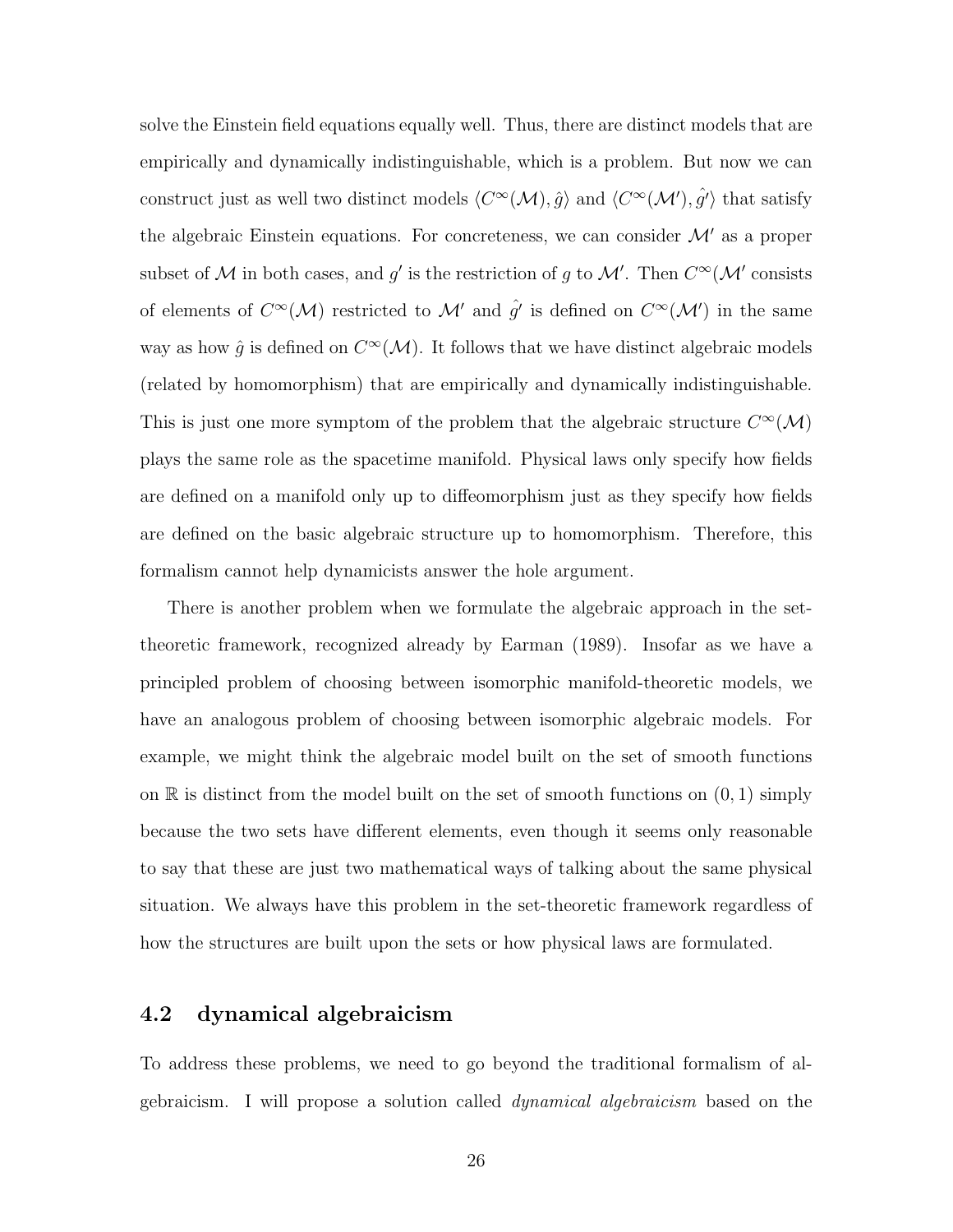formalism proposed by Chen and Fritz (2021). Their approach appears to have the following distinct features: (1) it does not privilege a particular type of physical fields or posit a "ghost" field that plays the role of spacetime, providing structure for other physical fields. The ontology consists of only fundamental fields recognized by physics. (2) The structure of the physical fields postulated is restricted to what is required to do physics. This is to avoid the situation that, for example, two physical fields can be related in distinct ways that make no difference to physics. (3) The formalism is formulated in category theory, which helps avoid the general problem of having distinct isomorphic models formulated in standard set theory. According to the authors, this framework is still very preliminary for doing physics, but because of these features, it seems a step in the right direction for the dynamical approach to physics. The upcoming discussion will presuppose some basic familiarity with category theory and therefore not include definitions of basic technical terms.<sup>19</sup>

To meet the first challenge, instead of positing  $C^{\infty}(M)$  as the basic structure, we can let the basic algebraic structure consist of all physical fields recognized by current physics. But as we know, there are many types of physical fields with diverse mathematical representations: e.g., the electromagnetic field is a one-form, fermions fields are spinor fields, and the metric field is a tensor field. So how can we put them into one algebraic structure? Here's the trick facilitated by category theory. First, we conceptualize a physical field as a *field functor*  $\mathcal F$  (equipped with a Lagrangian encoding its dynamical information). In pre-algebraic terms, a field functor is a functor from a customizable category of "spacetime" (in which the objects are certain representations of spacetime such as manifolds and the maps are certain transformations between them such as diffeomorphisms) to category of sets, assigning to every (say) manifold a set of field configurations, which commutes with diffeomorphisms between manifolds. The reason why we would want the assignments to commute

<sup>&</sup>lt;sup>19</sup>If the readers are not familiar with basic category theory, I shall recommend Awodey's  $(2010)$ introductory book to category theory for an explanation of relevant concepts.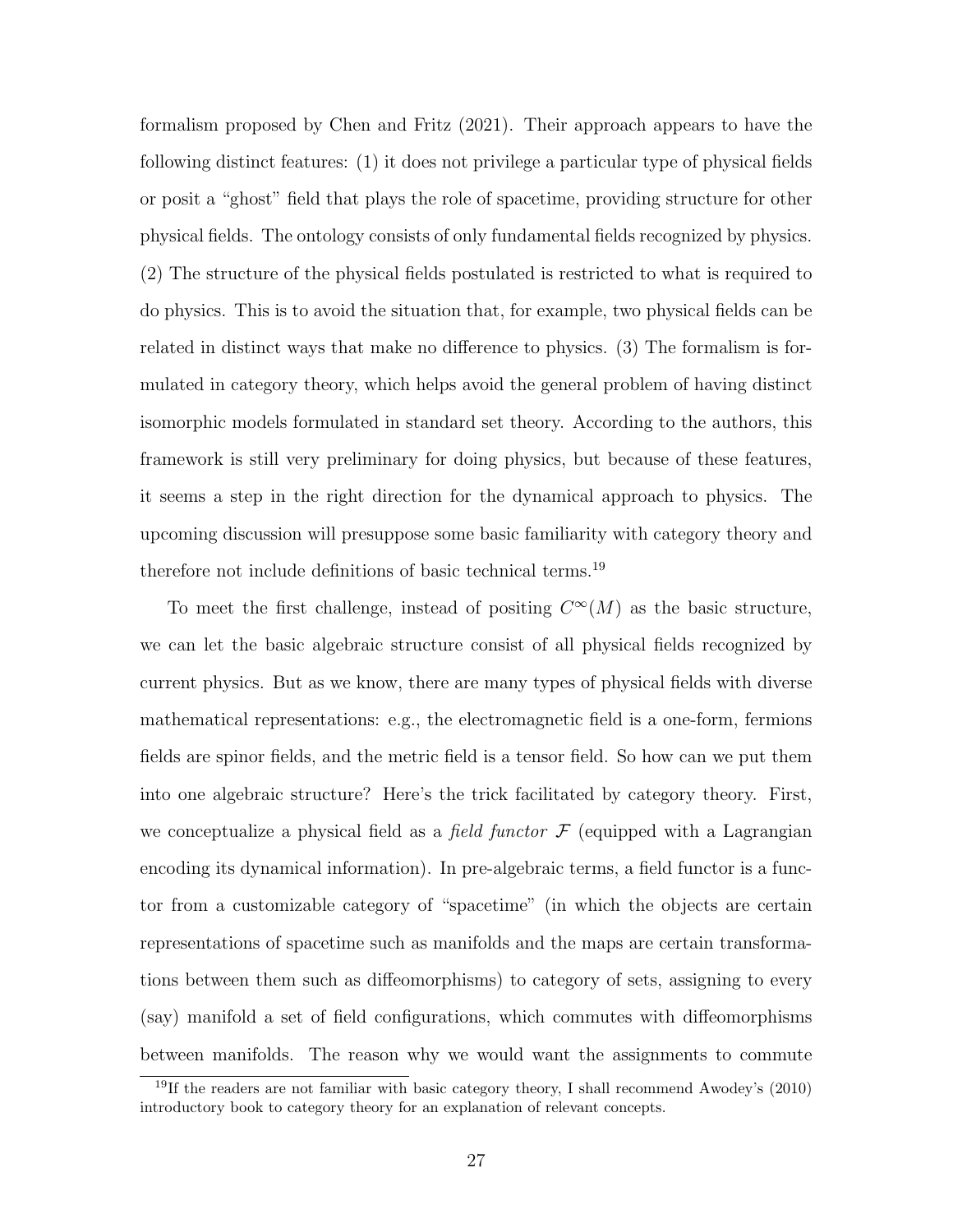with diffeomorphisms (that is, why fields should be conceptualized as functors) is that a physical field should be invariant under changes of coordinates (in the general sense that any transformations that do not make differences to physics are considered mere coordinate changes). To see the connection, let's consider a simple example: consider the category that consists of all coordinate representations of Minkowski spacetime as its objects and all Lorentz transformations as its maps. A real-valued scalar field, then, is a functor that specifies a smooth function for every coordinate representation of Minkowski spacetime that commutes with Lorentz transformation. This way, we build the Lorentz invariance into the description of the field (the scalar field is not represented by a single smooth function but all of them related by Lorentz transformations).

To quickly forestall a common confusion, the appearance of "spacetime" in the formulation of field functors is only provisional, and will be eliminated when the functors are reconceptualized as elements of the basic algebraic structure, as I will explain soon. (In the same sense, the appearance of M in  $C^{\infty}(\mathcal{M})$  under the traditional algebraicism is also provisional.)

Suppose the physical field of interest include fields of different formal types like scalar fields and tensor fields (such as the metric field).<sup>20</sup> How do we reconceptualize their field configurations as simple elements in a unified algebraic structure that does not include any other elements? In category theory, a natural transformation is a "higher-order functor" from the functors from one category to another that preserves the functors' behavior. Just as the smooth functions on manifolds can encode all information of manifolds in the traditional algebraicism, natural transformations between functors can potentially encode all information about the functors. Furthermore, we can define *natural operators* in terms of natural transformations (the only difference between them is that a natural transformation is a binary operator while

<sup>&</sup>lt;sup>20</sup>The inclusion of scalar fields just serves as a simple example. The field algebra does not have to include a scalar field. See the example of spinor electromagnetism in Chen and Fritz (2021).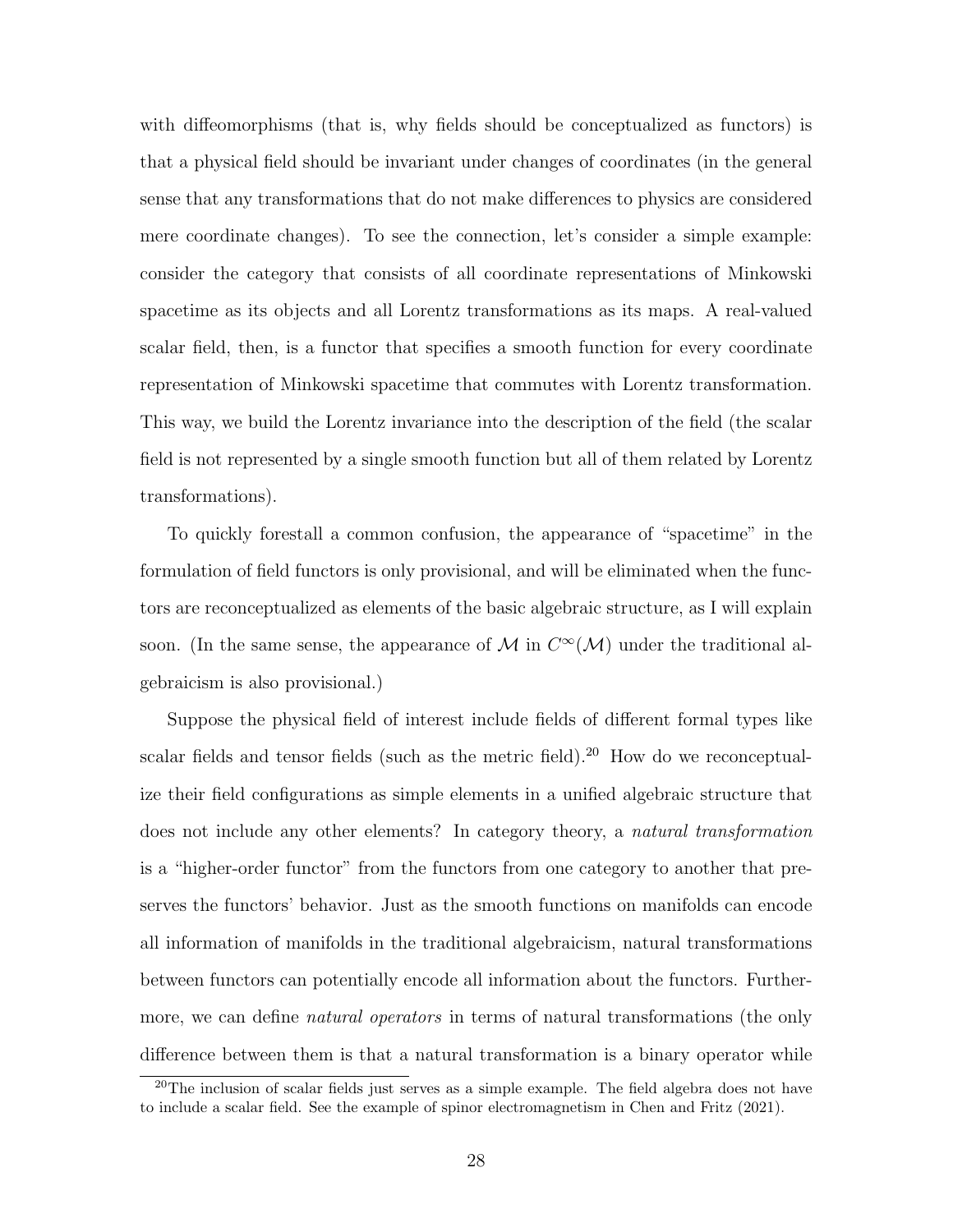a natural operator can be  $n$ -ary). Then we can reconceptualize the field functors as elements of the field algebra characterized by all the natural operators on the field functors. (For details on natural operators, see Kolar et al. 1993; for examples of field algebras, see Chen and Fritz 2021)

It is worth emphasizing that what natural operators we postulate depends on the details of what functors we use to represent various fields. For a given field, there is a great deal of flexibility in customizing its functor in order to achieve the desired invariance of fields—that is, to minimize distinctions without physical difference. For example, an electromagnetic field (represented by a 1-form tensor field) is invariant under gauge transformation: adding the gradient of a scalar field to the electromagnetic field does not correspond to any physical change (see Healey 2007 for a philosophical exposition of gauge invariance).<sup>21</sup> Accordingly, we can formulate functors in a way that identifies field configurations that are related by gauge transformations: instead of assigning all possible configurations of 1-form to a given manifold, we should assign only the quotient set of those configurations that does not distinguish between ones differing only by the gradient of a scalar field. This affects what natural operators we can define on the field.

Natural operators are abundant and some may not correspond to physical reality. To avoid distinctions without difference, we should pare down the natural operators to those needed for physics so that we do not have redundant structures in the field algebra that do not have physical significance.<sup>22</sup> For example, in order to formulate the Lagrangian of a scalar field  $\phi$  according to a particular theory (such as  $\phi^4$ -theory), we need an operator on the scalar field that gives the "length" of the gradient of  $\phi$ , and this operator is one of the natural operators that characterize the field algebra, in

<sup>&</sup>lt;sup>21</sup>The notion of gradient is similar to that of (total) derivative, but is more commonly used in the context of physical fields in space with more than two dimensions.

 $^{22}I$  do not claim—neither do the authors—that this framework will avoid redundant structures or distinctions without difference completely, which they do not know. But trying not to postulate physically superfluous algebraic structures is a step in the right direction.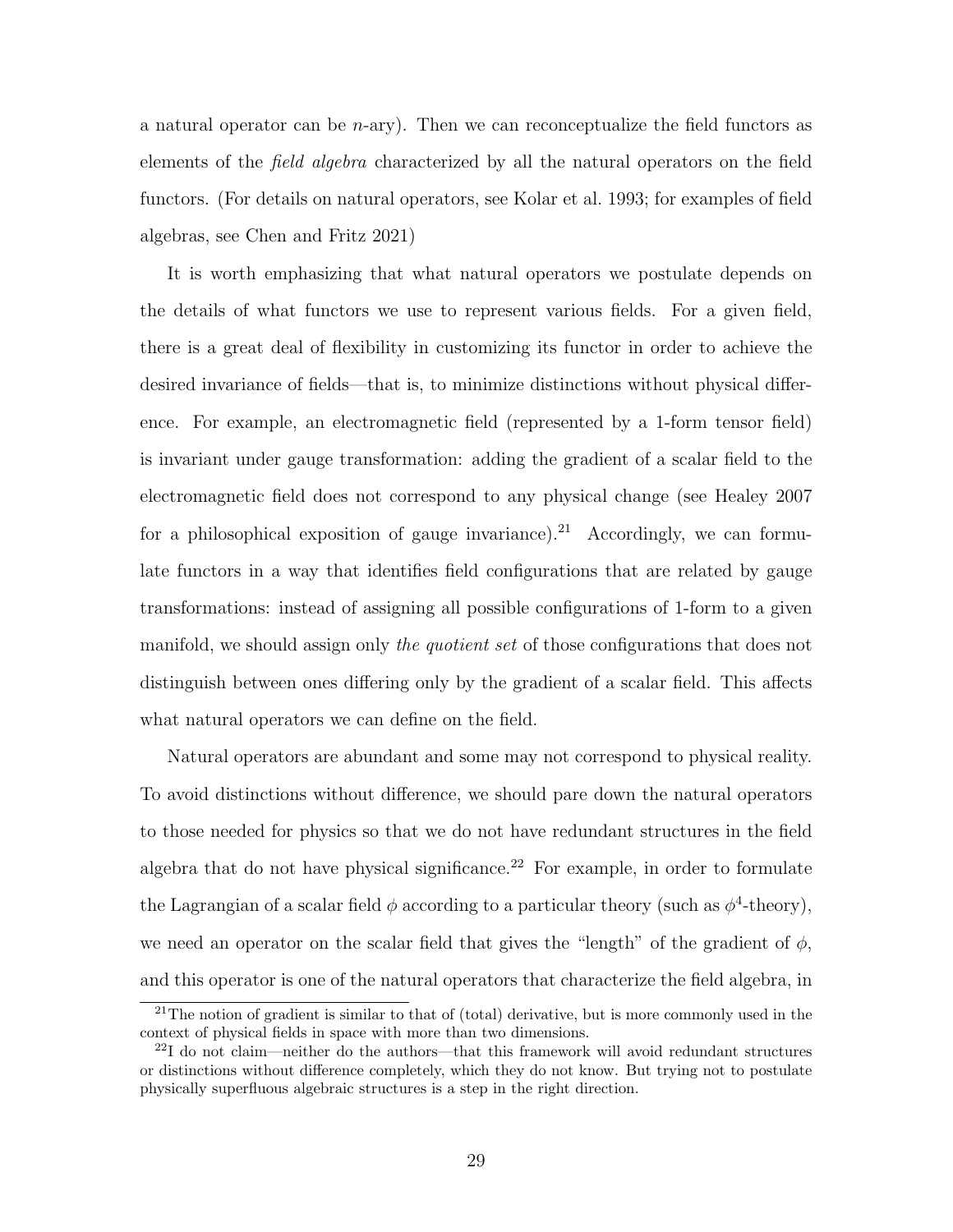which  $\phi$  is an element.<sup>23</sup> But there are a vast number of natural operators on the field that are not required by physics.<sup>24</sup> If we do not pare down natural operators to those that are required by physics, a homomorphism from one field algebra to another that preserves all physically-required operators but not all natural operators can generate distinct models that presumably does not correspond to genuine physical difference. Therefore, it is important that we construct field algebras just with enough natural operators that are required for physics.

Finally, this approach is formulated within category theory, which does not distinguish between isomorphic structures. For example, recall that when we give settheoretic constructions of a manifold, we can define a topological and differential structure on a set of spacetime points, or a set of singleton of points, or a set of real numbers—the resulting constructions would be distinct because set members are distinct. In contrast, the "internal" structures of sets that do not respect diffeomorphisms between manifolds are not expressible in the category of manifolds. Thus we cannot distinguish between diffeomorphic manifolds. Similarly, we cannot construct two distinct isomorphic field algebras within the same category of interest. (For more discussions on category theory and structuralism, see for example Awodey 1996, Bain 2013)

Let's take stock. Since it has been shown by Chen and Fritz that this formalism is feasible for doing physics at least to a preliminary degree, and since that it posits no substantival spacetime or its substitutes, we can use it as a preliminary response to Norton's objection that dynamicism must presume substantival spacetime

<sup>&</sup>lt;sup>23</sup> According to the massless scalar  $\phi^4$ -theory in d dimensions—a commonly used toy example in physics—the Lagrangian density is given by  $\mathcal{L}^{\text{scalar}}(\phi) = \left(\frac{1}{2}g^{\mu\nu}(\partial_{\mu}\phi)(\partial_{\nu}\phi) - \frac{\lambda}{4!}\phi^4\right)\sqrt{|\det g|}$ . Here, the commutative binary operation  $\langle d-, d-\rangle$  on  $\phi\times\phi$  is a natural operation that gives us the "length" of the gradient of  $\phi$ .

<sup>&</sup>lt;sup>24</sup>For example, every smooth operator equipped by  $C^{\infty}$ -rings is a natural operator on a scalar field. (For every *n*-argument smooth function on  $\mathbb{R}$ , there is a corresponding smooth operator on a  $C^{\infty}$ -ring that takes its n elements to another element. For more information on  $C^{\infty}$ -rings, see for example Moerdijk and Reyes 1991.) But what we need for physics up to general relativity is arguably only commutative rings, equipped with addition and multiplication (Geroch 1972).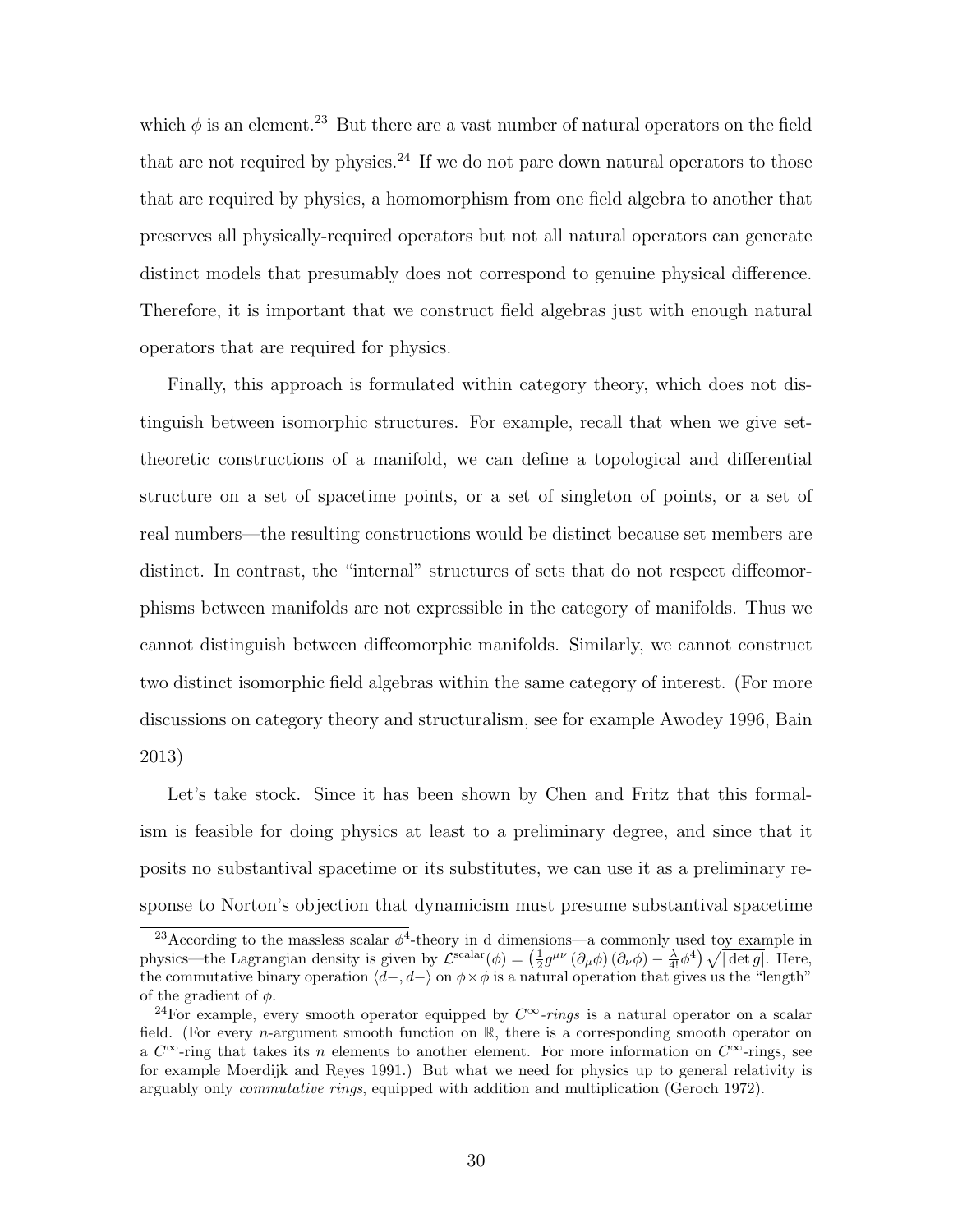to account for spacetime coincidence. Unlike the traditional algebraic solution, the elements in the field algebra are actual physical fields with energy and momentum and interactions. There is no tacit arena that physical fields live on, and the dynamical interactions of physical fields defined by natural operators are treated as primitive, from which spacetime coincidence and other geometrical notions may arise.

Like standard dynamicism, there is no primitive chronogeometrical significance of the gravitational field beyond the field equations. If we restrict to special relativity, there is similarly no need for a separate gravitational field because the metric information can be encoded in the algebraic structure of the field algebra (Chen and Fritz 2021, 25-26). The hole argument is unlikely to rise because special care has been given to that the basic algebraic structures are defined through physically relevant operators and that we do not distinguish between isomorphic structures. Therefore, I submit that dynamical algebraicism is an attractive implementation of dynamicism and an adequate response to Norton's worries.

### 5 Conclusion

In this paper, I have motivated the dynamical approach to relativistic theories by highlighting how it addresses the shortcomings of the geometrical approach. I also defend it against Norton's objection by appealing to a new algebraic implementation of dynamicism called dynamical algebraicism, which I argue to be an improvement over the solution based on the traditional implementation of algebraicism.

According to this approach, there are no manifolds or any fundamental entity that plays the role of a substantival spacetime. Physical fields and only physical fields are fundamental, which are not defined on manifolds or coordinate systems but through the natural operators among them. Special attention is paid to positing only structures with physical significance, so we are in a better position to answer challenges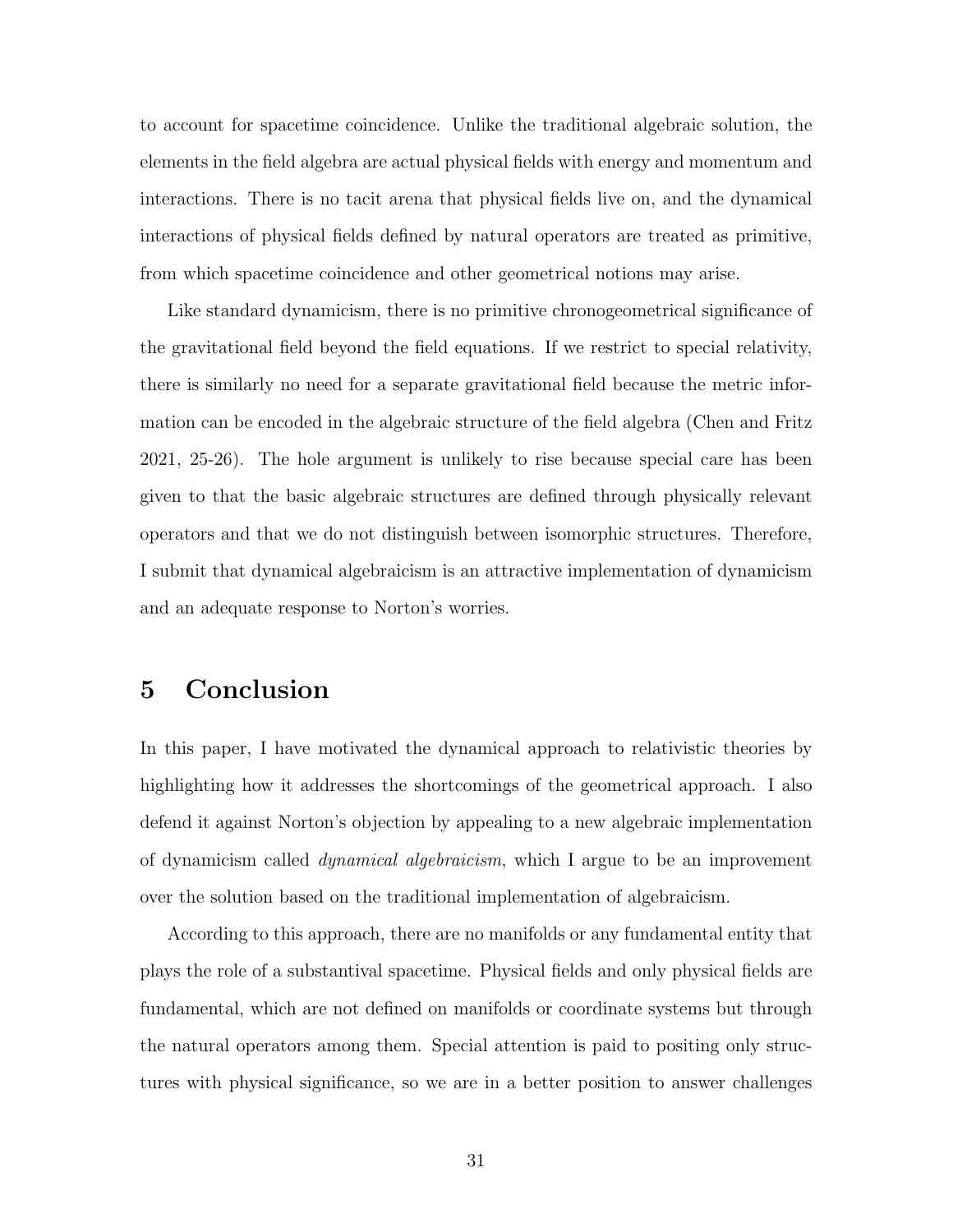from empirical underdetermination and radical indeterminism. In particular, since there is no substantival spacetime or its substitute, there is no objective reality about how the metric field and matter fields spread over it, and the hole argument does not arise.

As a dynamical approach, the metric field in general relativity is treated as one of the matter fields that obeys dynamical laws. There is no spacetime geometry prior to the dynamical laws. In particular, the chronogeometric-dynamical laws are not posited as basic, but as approximate principles derivable from the field equations. This results in a more ontologically and ideologically parsimonious theory with more flexibility and fewer unwarranted restraints on the behavior of matter.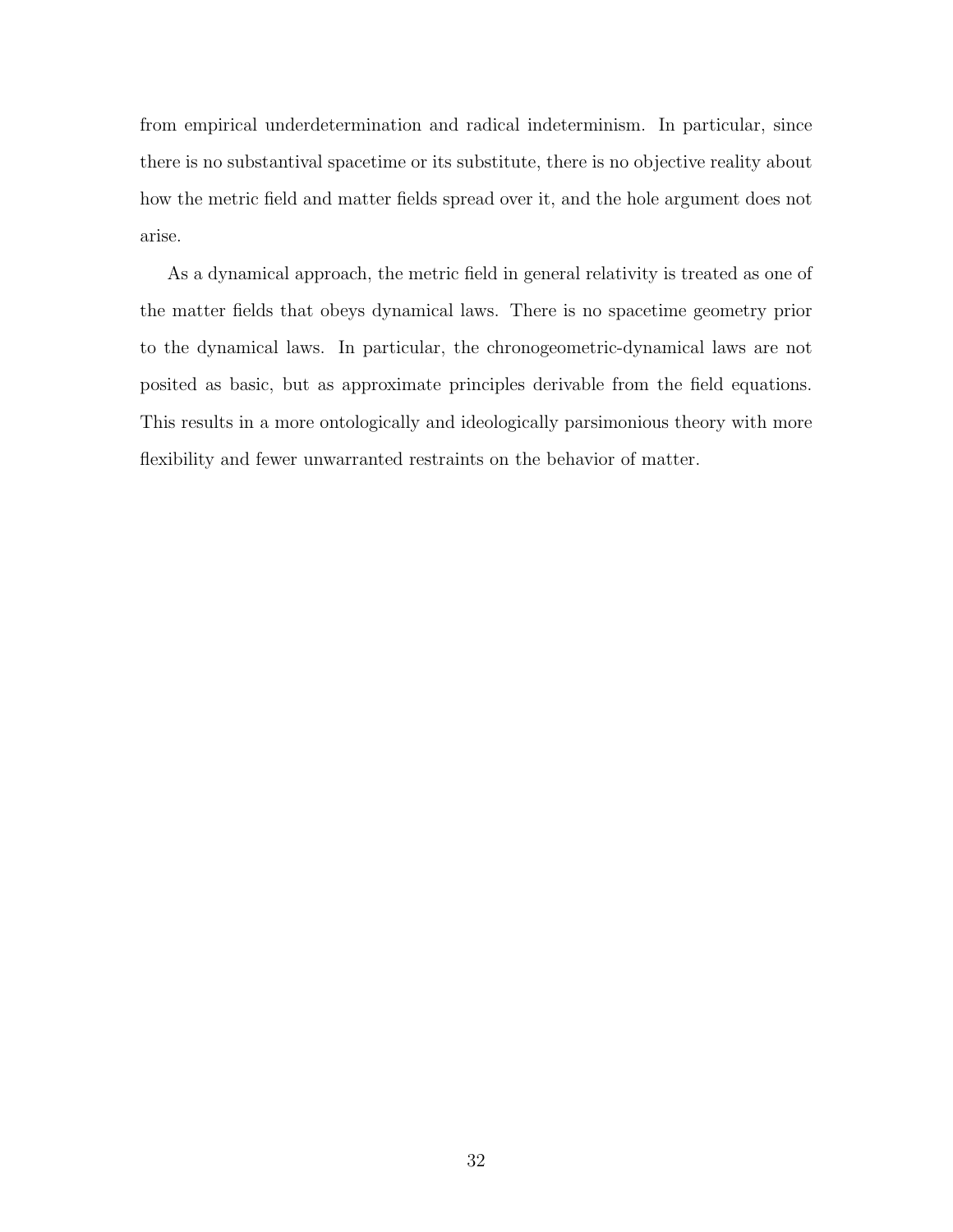# References

- [1] Acu˜na, P. (2016). "Minkowski spacetime and Lorentz invariance: The cart and the horse or two sides of a single coin?" Studies in History and Philosophy of Modern Physics 55:1-12.
- [2] Awodey, S. (1996) "Structure in mathematics and logic: A categorical perspective," Philosophia Mathematica 4 (3):209-237.
- [3] Awodey, S. (2010) Category Theory Oxford, England: Oxford University Press.
- [4] Bain, Jonathan (2003). "Einstein algebras and the hole argument". In: PSA 2002. Part I. Vol. 70. University of Chicago Press, pp. 1073–1085
- [5] Bain, J. (2013). "Category-theoretic structure and radical ontic structural realism." Synthese, 190, 1621–1635.
- [6] Brown, Harvey (2005). Physical Relativity: Space-time structure from a dynamical perspective. Oxford University Press, New York, NY.
- [7] Brown, H., Pooley, O. (2004) "Minkowski space-time: a glorious non-entity." Philosophy and Foundations of Physics 1, 67-89. arXiv:physics/0403088.
- [8] Brown, H., Read, J. (2021) "The Dynamical Approach to Spacetime Theories," In Eleanor Knox & Alistair Wilson (eds.), The Routledge Companion to Philosophy of Physics.
- [9] Burgess, C.P. (2003). "Quantum Gravity in Everyday Life: General Relativity as an Effective Field Theory," Living Reviews of Relativity.
- [10] Chen, L. (2022) "Smooth Infinitesimals in the Metaphysical Foundation of Spacetime theories." Journal of Philosophical Logic.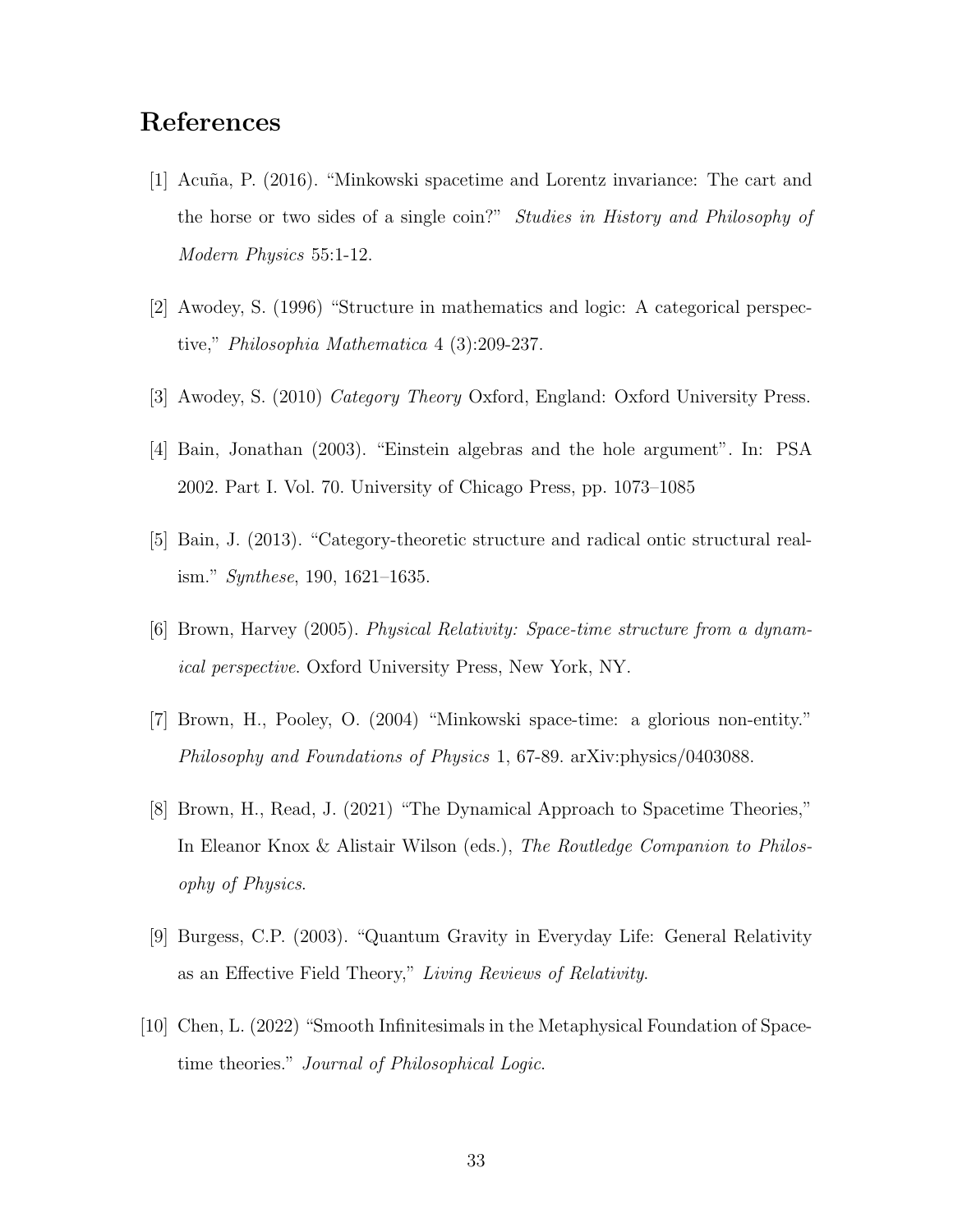- [11] Chen and Fritz (2021) "An algebraic approach to physical fields," Studies in History and Philosophy of Science 89, 188-201.
- [12] Connes, Alain (2013). "On the spectral characterization of manifolds". In: J. Noncommut. Geom. 7.1. arXiv:0810.2088, pp. 1–82.
- [13] Crowther, K. (2013) "Emergent spacetime according to effective field theory: From Top-down and Bottom-up" Studies in History and Philosophy of Modern Physics Part B 44(3). 321-328.
- [14] Doplicher, Sergio, Klaus Fredenhagen, and John E. Roberts (1995). "The quantum structure of spacetime at the Planck scale and quantum fields". In: Comm. Math. Phys. 172.1. arXiv:hep-th/0303037, pp. 187–220.
- [15] Dray, Ellis, Hellaby, Manogue (1997) "Gravity and Signature Change" General Relativity and Gravitation 29: 591-597.
- [16] Earman, John (1989). World enough and space-time: Absolute versus relational theories of space and time. MIT Press, Cambridge, MA, pp. xvi+233.
- [17] Earman, John and Norton, John (1987). "What price spacetime substantivalism? The hole story". In: *British J. Philos. Sci.* 38.4, pp. 515–525.
- [18] Eppley, K., Hannah, E. (1977) "The necessity of quantizing the gravitational field," Foundations of Physics 7 (1-2):51-68.
- [19] French and Ladyman (2003) "Remodelling Structural Realism: Quantum Physics and the Metaphysics of Structure," Synthese 136(1): 31-56.
- [20] Friedman, M. (1983) Foundations of Space-time Theories: Relativistic Physics and Philosophy of Science. Princeton University Press.
- [21] Geroch, Robert (1972). "Einstein algebras". In: Comm. Math. Phys. 26, pp. 271–275.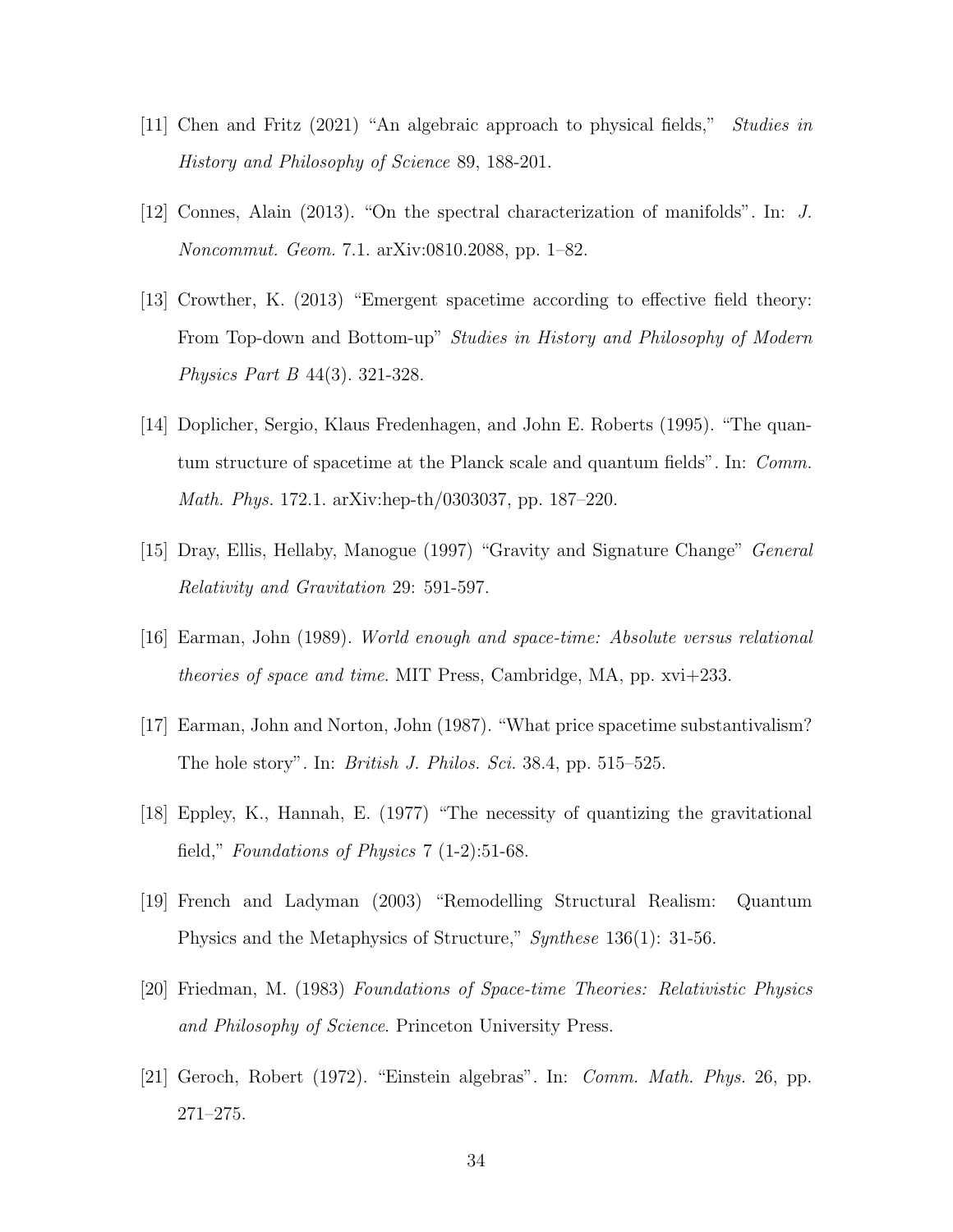- [22] Healey, R. (2007) Gauging What's Real: The Conceptual Foundations of Contemporary Gauge Theories. Oxford University Press.
- [23] Heller, Michael and Wieslaw Sasin (1999). "Noncommutative unification of general relativity and quantum mechanics". In: Internat. J. Theoret. Phys. 38.6, pp. 1619–1642.
- [24] Hoefer (1996) "The Metaphysics of Space-Time Substantivalism." The Journal of Philosophy, Vol. 93, No. 1, pp. 5-27.
- [25] Huggett, N., Lizzi, F., & Menon, T. (2021). "Missing the point in noncommutative geometry." Synthese 199, 4695–4728.
- [26] Janssen, M. (2002) "COI Stories: Explanation and Evidence in the History of Science." Perspectives on Science 10 (4):457-522 (2002)
- [27] Knox (2017) "Physical Relativity from a Functionalist Perspective," Studies In History and Philosophy of Science Part B: Studies In History and Philosophy of Modern Physics 67.
- [28] Krasnov, Kirill (2020). Formulations of General Relativity: Gravity, spinors and differential forms. See also pirsa.org/19020079/. Cambridge University Press.
- [29] Kolar, Ivan, Peter W. Michor, and Jan Slovak (1993). Natural operations in differential geometry. Springer-Verlag, Berlin, pp. vi+434.
- [30] Malament, D.B. (2012). "A remark about the 'geodesic principle' in general relativity." In Analysis and Interpretation in the Exact Sciences, pages 245–252.
- [31] Martínez (2007) "There's No Pain in the FitzGerald Contraction, Is There?" Studies in History and Philosophy of Modern Physics, Vol. 38, pp. 209-215.
- [32] Mattingly, J. "Singularities and scalar fields: Matter theory and general relativity," Proceedings of the Philosophy of Science Association 2001 (3):S395-.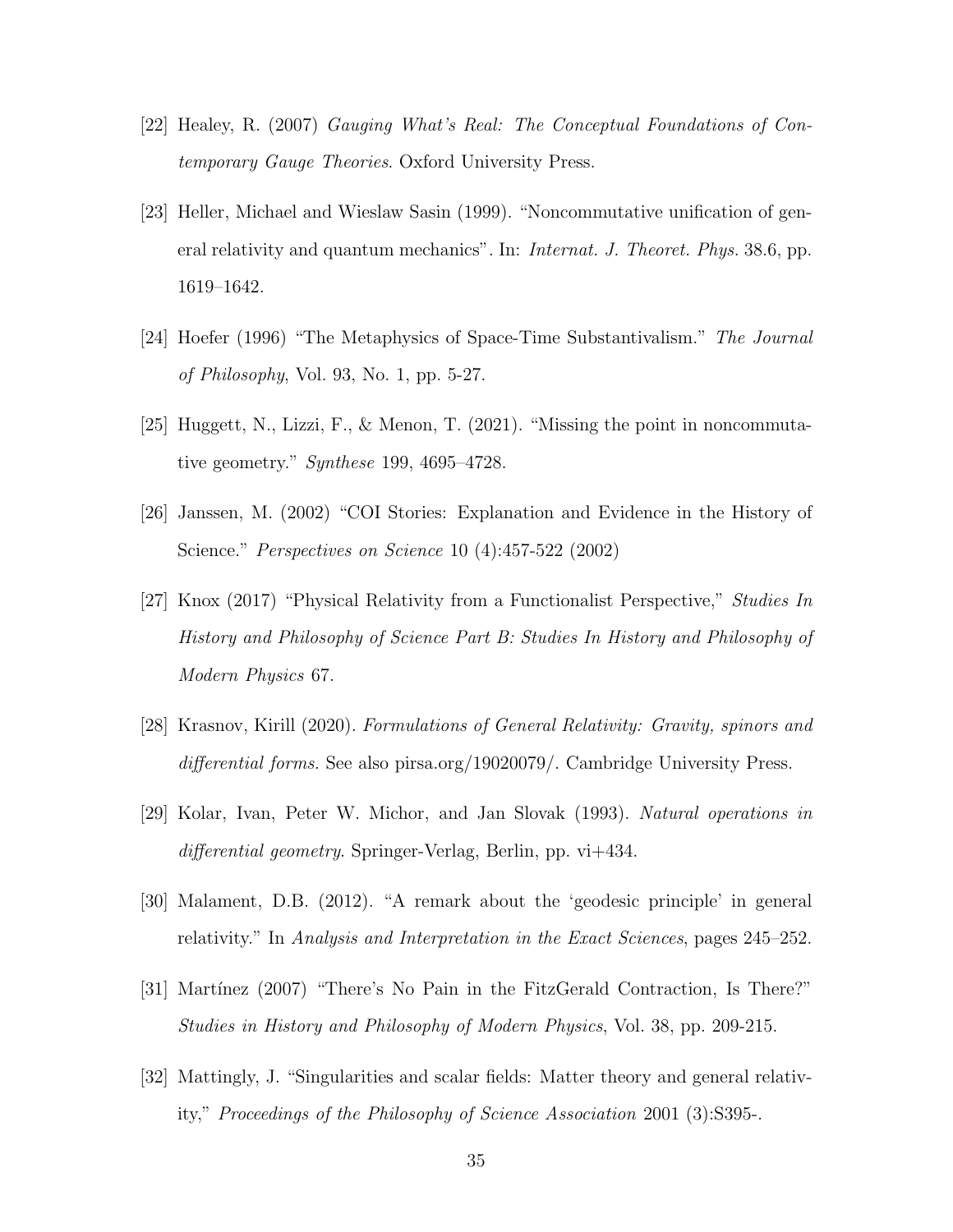- [33] Maudlin, T. (1993). "Buckets of water and waves of space: Why spacetime is probably a substance." Philosophy of Science 60 (2), 183–203.
- [34] Maudlin, T. (2012). Philosophy of Physics: Space and Time. Princeton University Press.
- [35] McKenzie, K. (2014) "Priority and Particle Physics: Ontic Structural Realism as a Fundamentality Thesis," British Journal for the Philosophy of Science 65 (2):353-380.
- [36] Menon, T. (2019). "Algebraic fields and the dynamical approach to physical geometry". In: Philos. Sci. 86.5, pp. 1273–1283.
- [37] Menon, T., Linnemann, N., & Read, J. (2020). "Clocks and chronogeometry: rotating spacetimes and the relativistic null hypothesis." British Journal for the Philosophy of Science, 71(4) 1287-1317.
- [38] Misner, Thorne and Wheeler (1973). Gravitation. Princeton University Press.
- [39] Moerdijk, I., Reyes, G. (1991) Models for Smooth Infinitesimal Analysis. Springer-Verlag New York.
- [40] Norton, J.D. (2008) "Why Constructive Relativity Fails?" British Journal for the Philosophy of Science. 59 (4): 821-834.
- [41] Pooley, O. (2006) "Points, particles, and structural realism," The structural foundations of quantum gravity, 83-120.
- [42] Rosenstock, S., Barrett, T., Weatherall, J. (2015) "On Einstein Algebras and Relativistic Spacetimes," Studies in History and Philosophy of Modern Physics 52: 309-315.